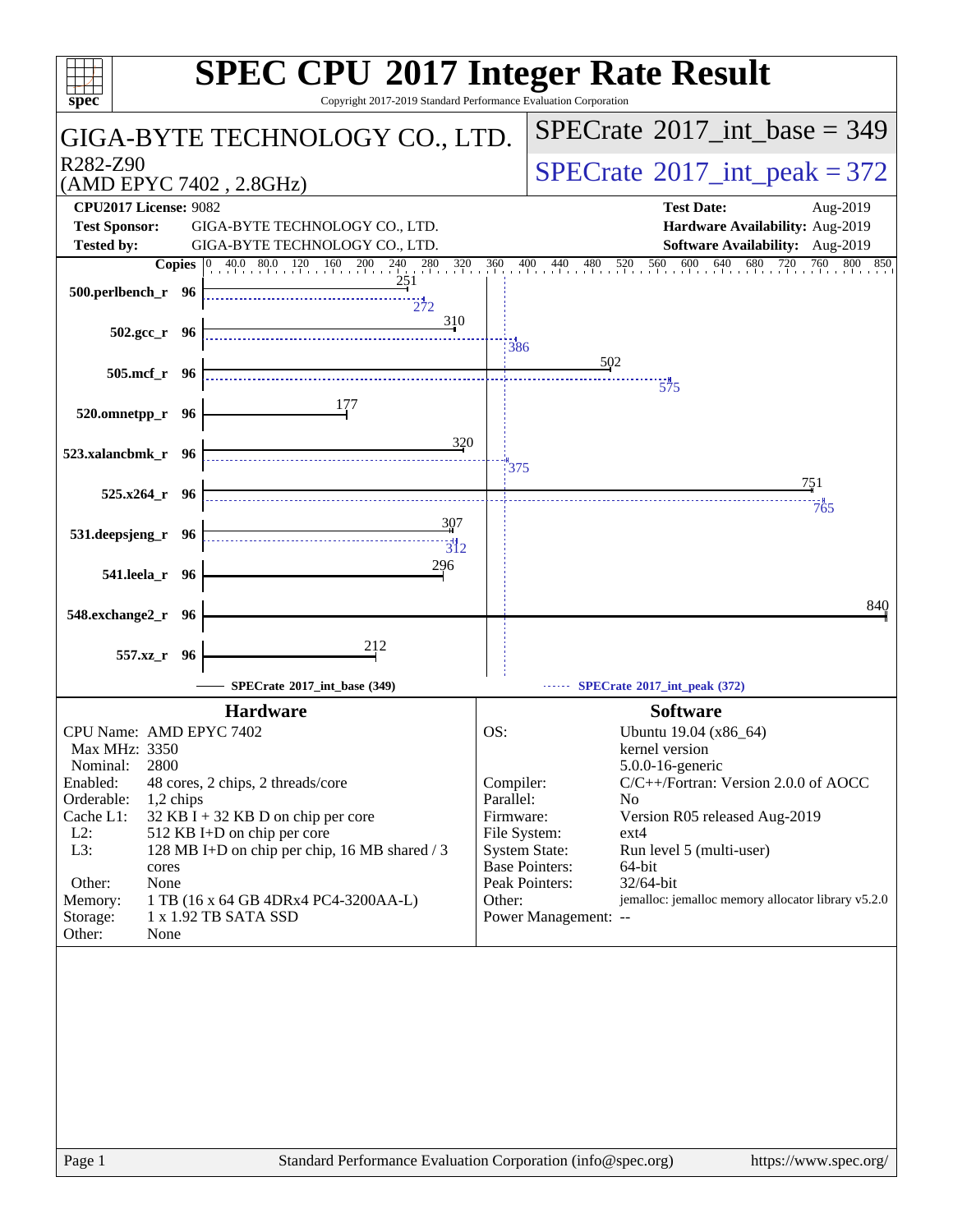

Copyright 2017-2019 Standard Performance Evaluation Corporation

### GIGA-BYTE TECHNOLOGY CO., LTD.

 $R^{282-Z90}$ <br>(AMD EPYC 7402 2 8GHz) [SPECrate](http://www.spec.org/auto/cpu2017/Docs/result-fields.html#SPECrate2017intpeak)®[2017\\_int\\_peak = 3](http://www.spec.org/auto/cpu2017/Docs/result-fields.html#SPECrate2017intpeak)72

 $SPECTate$ <sup>®</sup>[2017\\_int\\_base =](http://www.spec.org/auto/cpu2017/Docs/result-fields.html#SPECrate2017intbase) 349

(AMD EPYC 7402 , 2.8GHz)

**[Tested by:](http://www.spec.org/auto/cpu2017/Docs/result-fields.html#Testedby)** GIGA-BYTE TECHNOLOGY CO., LTD. **[Software Availability:](http://www.spec.org/auto/cpu2017/Docs/result-fields.html#SoftwareAvailability)** Aug-2019

**[CPU2017 License:](http://www.spec.org/auto/cpu2017/Docs/result-fields.html#CPU2017License)** 9082 **[Test Date:](http://www.spec.org/auto/cpu2017/Docs/result-fields.html#TestDate)** Aug-2019 **[Test Sponsor:](http://www.spec.org/auto/cpu2017/Docs/result-fields.html#TestSponsor)** GIGA-BYTE TECHNOLOGY CO., LTD. **[Hardware Availability:](http://www.spec.org/auto/cpu2017/Docs/result-fields.html#HardwareAvailability)** Aug-2019

#### **[Results Table](http://www.spec.org/auto/cpu2017/Docs/result-fields.html#ResultsTable)**

|                                   |               |                |       | <b>Base</b>    |       |                |       | <b>Peak</b>   |                |              |                |              |                |              |
|-----------------------------------|---------------|----------------|-------|----------------|-------|----------------|-------|---------------|----------------|--------------|----------------|--------------|----------------|--------------|
| <b>Benchmark</b>                  | <b>Copies</b> | <b>Seconds</b> | Ratio | <b>Seconds</b> | Ratio | <b>Seconds</b> | Ratio | <b>Copies</b> | <b>Seconds</b> | <b>Ratio</b> | <b>Seconds</b> | <b>Ratio</b> | <b>Seconds</b> | <b>Ratio</b> |
| $500$ .perlbench r                | 96            | 608            | 251   | 605            | 253   | 609            | 251   | 96            | 562            | 272          | 561            | 272          | 561            | 272          |
| $502.\text{sec}$                  | 96            | 441            | 309   | 437            | 311   | 439            | 310   | 96            | 352            | 386          | 352            | 386          | 353            | 385          |
| $505$ .mcf r                      | 96            | 309            | 502   | 309            | 503   | 309            | 502   | 96            | 269            | 577          | 271            | 573          | 270            | 575          |
| 520.omnetpp_r                     | 96            | 714            | 176   | 711            | 177   | 710            | 177   | 96            | 714            | 176          | 711            | 177          | 710            | 177          |
| 523.xalancbmk r                   | 96            | 317            | 320   | 316            | 320   | 315            | 321   | 96            | 270            | 375          | 270            | 376          | 271            | 374          |
| 525.x264 r                        | 96            | 224            | 752   | 224            | 751   | 224            | 749   | 96            | 220            | 763          | 219            | 766          | 220            | 765          |
| 531.deepsjeng_r                   | 96            | 358            | 307   | 357            | 308   | 363            | 303   | 96            | 358            | 307          | 352            | 312          | 351            | 313          |
| 541.leela r                       | 96            | 537            | 296   | 537            | 296   | 538            | 296   | 96            | 537            | 296          | 537            | 296          | 538            | 296          |
| 548.exchange2_r                   | 96            | 299            | 840   | 298            | 843   | 299            | 840   | 96            | 299            | 840          | 298            | 843          | 299            | 840          |
| 557.xz                            | 96            | 488            | 212   | 488            | 212   | 488            | 213   | 96            | 488            | 212          | 488            | 212          | 488            | 213          |
| $SPECrate^{\circ}2017$ int base = |               |                | 349   |                |       |                |       |               |                |              |                |              |                |              |

**[SPECrate](http://www.spec.org/auto/cpu2017/Docs/result-fields.html#SPECrate2017intpeak)[2017\\_int\\_peak =](http://www.spec.org/auto/cpu2017/Docs/result-fields.html#SPECrate2017intpeak) 372**

Results appear in the [order in which they were run](http://www.spec.org/auto/cpu2017/Docs/result-fields.html#RunOrder). Bold underlined text [indicates a median measurement](http://www.spec.org/auto/cpu2017/Docs/result-fields.html#Median).

#### **[Submit Notes](http://www.spec.org/auto/cpu2017/Docs/result-fields.html#SubmitNotes)**

The config file option 'submit' was used. 'numactl' was used to bind copies to the cores. See the configuration file for details.

### **[Operating System Notes](http://www.spec.org/auto/cpu2017/Docs/result-fields.html#OperatingSystemNotes)**

'ulimit -s unlimited' was used to set environment stack size 'ulimit -l 2097152' was used to set environment locked pages in memory limit

runcpu command invoked through numactl i.e.: numactl --interleave=all runcpu <etc>

Set dirty\_ratio=8 to limit dirty cache to 8% of memory Set swappiness=1 to swap only if necessary Set zone\_reclaim\_mode=1 to free local node memory and avoid remote memory sync then drop\_caches=3 to reset caches before invoking runcpu

dirty\_ratio, swappiness, zone\_reclaim\_mode and drop\_caches were all set using privileged echo (e.g. echo 1 > /proc/sys/vm/swappiness).

Transparent huge pages set to 'always' for this run (OS default)

### **[General Notes](http://www.spec.org/auto/cpu2017/Docs/result-fields.html#GeneralNotes)**

Environment variables set by runcpu before the start of the run: LD\_LIBRARY\_PATH = "/root/cpu2017/amd\_rate\_aocc200\_rome\_B\_lib/64;/root/cpu2017/amd\_rate\_aocc200\_rome\_B\_lib/32:"

#### **(Continued on next page)**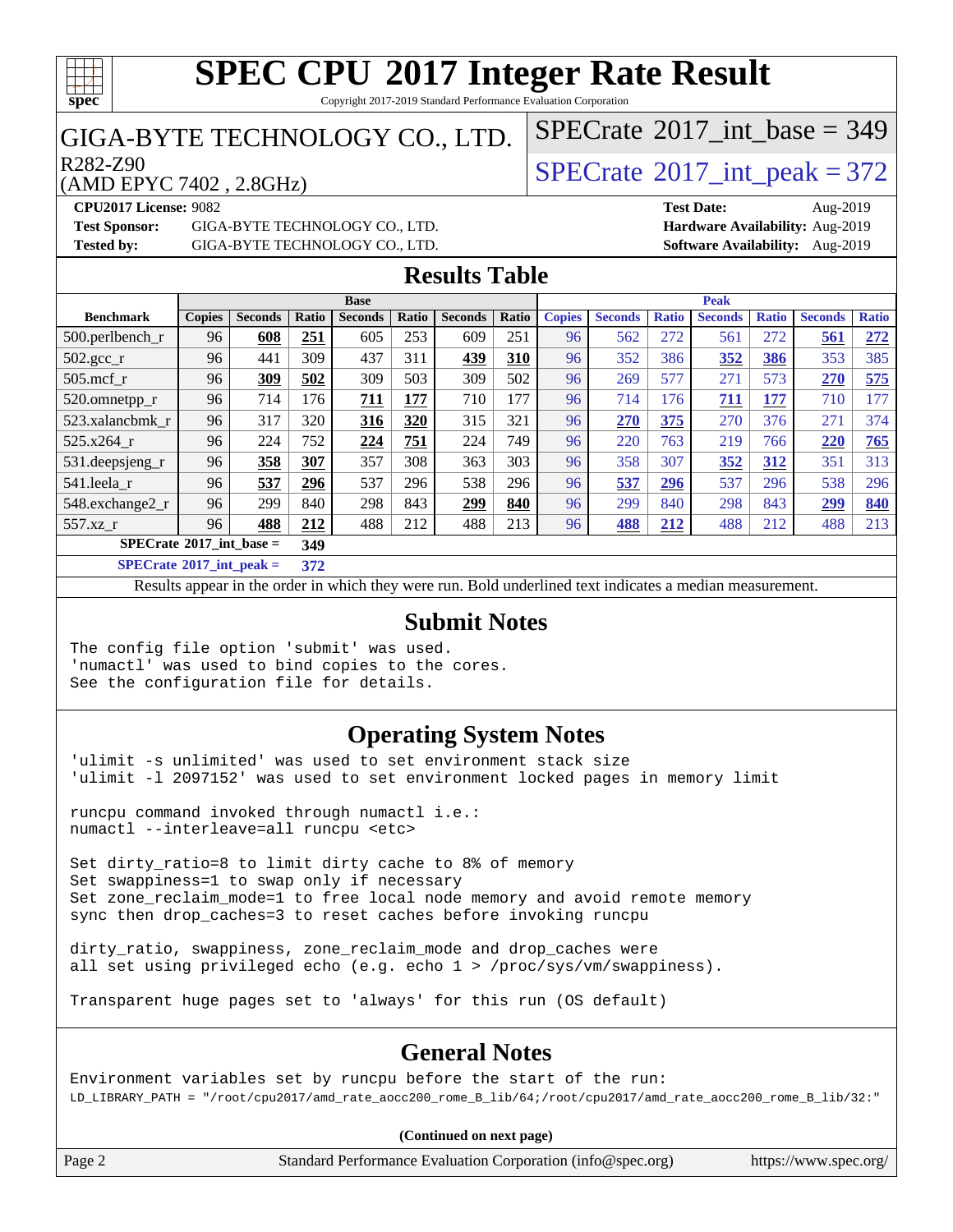Copyright 2017-2019 Standard Performance Evaluation Corporation

### GIGA-BYTE TECHNOLOGY CO., LTD.

R282-Z90<br>  $\text{SPECTate}^{\circ}2017\_int\_peak = 372$ 

 $SPECTate$ <sup>®</sup>[2017\\_int\\_base =](http://www.spec.org/auto/cpu2017/Docs/result-fields.html#SPECrate2017intbase) 349

(AMD EPYC 7402 , 2.8GHz)

**[spec](http://www.spec.org/)**

 $+\ +$ 

**[CPU2017 License:](http://www.spec.org/auto/cpu2017/Docs/result-fields.html#CPU2017License)** 9082 **[Test Date:](http://www.spec.org/auto/cpu2017/Docs/result-fields.html#TestDate)** Aug-2019 **[Test Sponsor:](http://www.spec.org/auto/cpu2017/Docs/result-fields.html#TestSponsor)** GIGA-BYTE TECHNOLOGY CO., LTD. **[Hardware Availability:](http://www.spec.org/auto/cpu2017/Docs/result-fields.html#HardwareAvailability)** Aug-2019 **[Tested by:](http://www.spec.org/auto/cpu2017/Docs/result-fields.html#Testedby)** GIGA-BYTE TECHNOLOGY CO., LTD. **[Software Availability:](http://www.spec.org/auto/cpu2017/Docs/result-fields.html#SoftwareAvailability)** Aug-2019

### **[General Notes \(Continued\)](http://www.spec.org/auto/cpu2017/Docs/result-fields.html#GeneralNotes)**

MALLOC\_CONF = "retain:true"

Binaries were compiled on a system with 2p AMD EPYC 7601 CPU + 512GB Memory using Fedora 26

NA: The test sponsor attests, as of date of publication, that CVE-2017-5754 (Meltdown) is mitigated in the system as tested and documented. Yes: The test sponsor attests, as of date of publication, that CVE-2017-5753 (Spectre variant 1) is mitigated in the system as tested and documented. Yes: The test sponsor attests, as of date of publication, that CVE-2017-5715 (Spectre variant 2) is mitigated in the system as tested and documented.

The AMD64 AOCC Compiler Suite is available at <http://developer.amd.com/amd-aocc/>

jemalloc: configured and built with GCC v9.1.0 in Ubuntu 19.04 with -O3 -znver2 -flto jemalloc 5.2.0 is available here: <https://github.com/jemalloc/jemalloc/releases/download/5.2.0/jemalloc-5.2.0.tar.bz2>

#### **[Platform Notes](http://www.spec.org/auto/cpu2017/Docs/result-fields.html#PlatformNotes)**

 BIOS settings: cTDP = 200 Determinism Slider set to Power SMT set to auto IOMMU set to enable Package Power Limit set to 200 Sysinfo program /root/cpu2017/bin/sysinfo Rev: r5974 of 2018-05-19 9bcde8f2999c33d61f64985e45859ea9 running on test Thu Aug 29 22:44:43 2019 SUT (System Under Test) info as seen by some common utilities. For more information on this section, see <https://www.spec.org/cpu2017/Docs/config.html#sysinfo> From /proc/cpuinfo model name : AMD EPYC 7402 24-Core Processor 2 "physical id"s (chips) 96 "processors" cores, siblings (Caution: counting these is hw and system dependent. The following excerpts from /proc/cpuinfo might not be reliable. Use with caution.) cpu cores : 24 siblings : 48 physical 0: cores 0 1 2 4 5 6 8 9 10 12 13 14 16 17 18 20 21 22 24 25 26 28 29 30 physical 1: cores 0 1 2 4 5 6 8 9 10 12 13 14 16 17 18 20 21 22 24 25 26 28 29 30

**(Continued on next page)**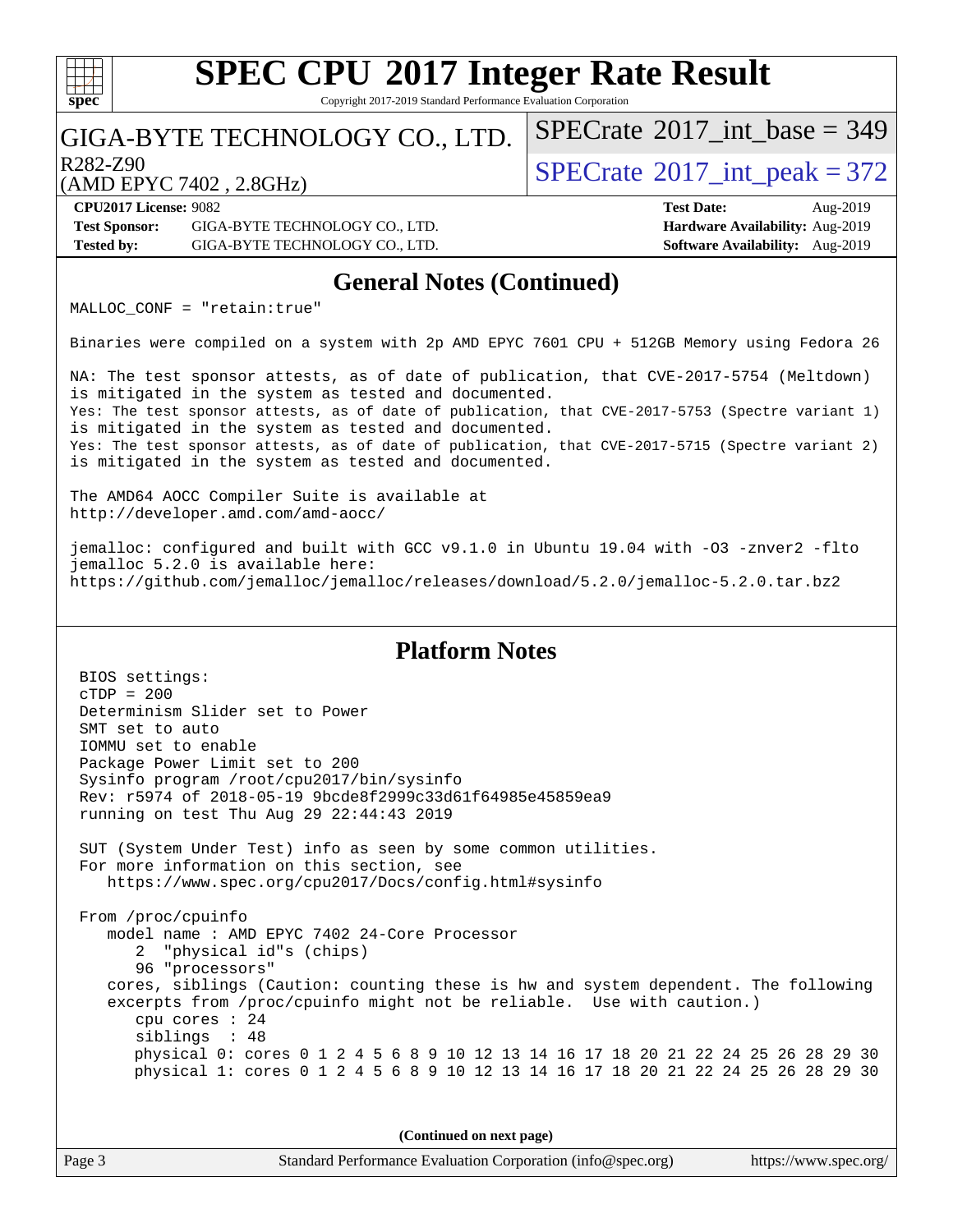

Copyright 2017-2019 Standard Performance Evaluation Corporation

### GIGA-BYTE TECHNOLOGY CO., LTD.

R282-Z90<br>(AMD EPYC 7402 2 8GHz) [SPECrate](http://www.spec.org/auto/cpu2017/Docs/result-fields.html#SPECrate2017intpeak)®[2017\\_int\\_peak = 3](http://www.spec.org/auto/cpu2017/Docs/result-fields.html#SPECrate2017intpeak)72

 $SPECrate$ <sup>®</sup>[2017\\_int\\_base =](http://www.spec.org/auto/cpu2017/Docs/result-fields.html#SPECrate2017intbase) 349

#### (AMD EPYC 7402 , 2.8GHz)

**[CPU2017 License:](http://www.spec.org/auto/cpu2017/Docs/result-fields.html#CPU2017License)** 9082 **[Test Date:](http://www.spec.org/auto/cpu2017/Docs/result-fields.html#TestDate)** Aug-2019 **[Test Sponsor:](http://www.spec.org/auto/cpu2017/Docs/result-fields.html#TestSponsor)** GIGA-BYTE TECHNOLOGY CO., LTD. **[Hardware Availability:](http://www.spec.org/auto/cpu2017/Docs/result-fields.html#HardwareAvailability)** Aug-2019 **[Tested by:](http://www.spec.org/auto/cpu2017/Docs/result-fields.html#Testedby)** GIGA-BYTE TECHNOLOGY CO., LTD. **[Software Availability:](http://www.spec.org/auto/cpu2017/Docs/result-fields.html#SoftwareAvailability)** Aug-2019

### **[Platform Notes \(Continued\)](http://www.spec.org/auto/cpu2017/Docs/result-fields.html#PlatformNotes)**

|  | From 1scpu:                                                                                                                                                                 |                                                                                      |  |  |  |  |  |
|--|-----------------------------------------------------------------------------------------------------------------------------------------------------------------------------|--------------------------------------------------------------------------------------|--|--|--|--|--|
|  | Architecture:                                                                                                                                                               | x86 64                                                                               |  |  |  |  |  |
|  | $CPU$ op-mode( $s$ ):                                                                                                                                                       | $32$ -bit, $64$ -bit                                                                 |  |  |  |  |  |
|  | Byte Order:                                                                                                                                                                 | Little Endian                                                                        |  |  |  |  |  |
|  | Address sizes:                                                                                                                                                              | 43 bits physical, 48 bits virtual                                                    |  |  |  |  |  |
|  | CPU(s):                                                                                                                                                                     | 96                                                                                   |  |  |  |  |  |
|  | On-line CPU(s) list: $0-95$                                                                                                                                                 |                                                                                      |  |  |  |  |  |
|  | Thread( $s$ ) per core:                                                                                                                                                     | 2                                                                                    |  |  |  |  |  |
|  | $Core(s)$ per socket:                                                                                                                                                       | 24                                                                                   |  |  |  |  |  |
|  | Socket(s):                                                                                                                                                                  | $\overline{a}$                                                                       |  |  |  |  |  |
|  | NUMA $node(s):$                                                                                                                                                             | 8                                                                                    |  |  |  |  |  |
|  | Vendor ID:                                                                                                                                                                  | AuthenticAMD                                                                         |  |  |  |  |  |
|  | CPU family:                                                                                                                                                                 | 23                                                                                   |  |  |  |  |  |
|  | Model:                                                                                                                                                                      | 49                                                                                   |  |  |  |  |  |
|  | Model name:                                                                                                                                                                 | AMD EPYC 7402 24-Core Processor                                                      |  |  |  |  |  |
|  |                                                                                                                                                                             | 0                                                                                    |  |  |  |  |  |
|  | Stepping:                                                                                                                                                                   |                                                                                      |  |  |  |  |  |
|  | CPU MHz:                                                                                                                                                                    | 3349.686                                                                             |  |  |  |  |  |
|  | $CPU$ max $MHz$ :                                                                                                                                                           | 2800.0000                                                                            |  |  |  |  |  |
|  | CPU min MHz:                                                                                                                                                                | 1500.0000                                                                            |  |  |  |  |  |
|  | BogoMIPS:                                                                                                                                                                   | 5600.31                                                                              |  |  |  |  |  |
|  | Virtualization:                                                                                                                                                             | AMD-V                                                                                |  |  |  |  |  |
|  | L1d cache:                                                                                                                                                                  | 32K                                                                                  |  |  |  |  |  |
|  | Lli cache:                                                                                                                                                                  | 32K                                                                                  |  |  |  |  |  |
|  | L2 cache:                                                                                                                                                                   | 512K                                                                                 |  |  |  |  |  |
|  | L3 cache:                                                                                                                                                                   | 16384K                                                                               |  |  |  |  |  |
|  | NUMA node0 CPU(s):                                                                                                                                                          | $0 - 5, 48 - 53$                                                                     |  |  |  |  |  |
|  | NUMA nodel CPU(s):                                                                                                                                                          | $6 - 11, 54 - 59$                                                                    |  |  |  |  |  |
|  | NUMA node2 CPU(s):                                                                                                                                                          | $12 - 17,60 - 65$                                                                    |  |  |  |  |  |
|  | NUMA $node3$ $CPU(s):$                                                                                                                                                      | $18 - 23,66 - 71$                                                                    |  |  |  |  |  |
|  | NUMA $node4$ CPU $(s)$ :                                                                                                                                                    | $24 - 29, 72 - 77$                                                                   |  |  |  |  |  |
|  | NUMA $node5$ $CPU(s):$                                                                                                                                                      | $30 - 35, 78 - 83$                                                                   |  |  |  |  |  |
|  | NUMA node6 $CPU(s):$                                                                                                                                                        | $36 - 41, 84 - 89$                                                                   |  |  |  |  |  |
|  | NUMA node7 CPU(s):                                                                                                                                                          | $42 - 47, 90 - 95$                                                                   |  |  |  |  |  |
|  | Flaqs:                                                                                                                                                                      | fpu vme de pse tsc msr pae mce cx8 apic sep mtrr pge mca cmov                        |  |  |  |  |  |
|  |                                                                                                                                                                             | pat pse36 clflush mmx fxsr sse sse2 ht syscall nx mmxext fxsr_opt pdpe1gb rdtscp lm  |  |  |  |  |  |
|  |                                                                                                                                                                             | constant_tsc rep_good nopl xtopology nonstop_tsc cpuid extd_apicid aperfmperf pni    |  |  |  |  |  |
|  |                                                                                                                                                                             | pclmulqdq monitor ssse3 fma cx16 sse4_1 sse4_2 movbe popcnt aes xsave avx f16c       |  |  |  |  |  |
|  |                                                                                                                                                                             | rdrand lahf_lm cmp_legacy svm extapic cr8_legacy abm sse4a misalignsse 3dnowprefetch |  |  |  |  |  |
|  | osvw ibs skinit wdt tce topoext perfctr_core perfctr_nb bpext perfctr_llc mwaitx cpb<br>cat_13 cdp_13 hw_pstate sme ssbd mba sev ibrs ibpb stibp vmmcall fsgsbase bmil avx2 |                                                                                      |  |  |  |  |  |
|  |                                                                                                                                                                             |                                                                                      |  |  |  |  |  |
|  |                                                                                                                                                                             | smep bmi2 cqm rdt_a rdseed adx smap clflushopt clwb sha_ni xsaveopt xsavec xgetbvl   |  |  |  |  |  |
|  |                                                                                                                                                                             | xsaves cqm_llc cqm_occup_llc cqm_mbm_total cqm_mbm_local clzero irperf xsaveerptr    |  |  |  |  |  |
|  |                                                                                                                                                                             | wbnoinvd arat npt lbrv svm_lock nrip_save tsc_scale vmcb_clean flushbyasid           |  |  |  |  |  |
|  |                                                                                                                                                                             | decodeassists pausefilter pfthreshold avic v_vmsave_vmload vgif umip rdpid           |  |  |  |  |  |
|  | overflow_recov succor smca                                                                                                                                                  |                                                                                      |  |  |  |  |  |
|  |                                                                                                                                                                             |                                                                                      |  |  |  |  |  |
|  | /proc/cpuinfo cache data                                                                                                                                                    |                                                                                      |  |  |  |  |  |
|  |                                                                                                                                                                             |                                                                                      |  |  |  |  |  |

**(Continued on next page)**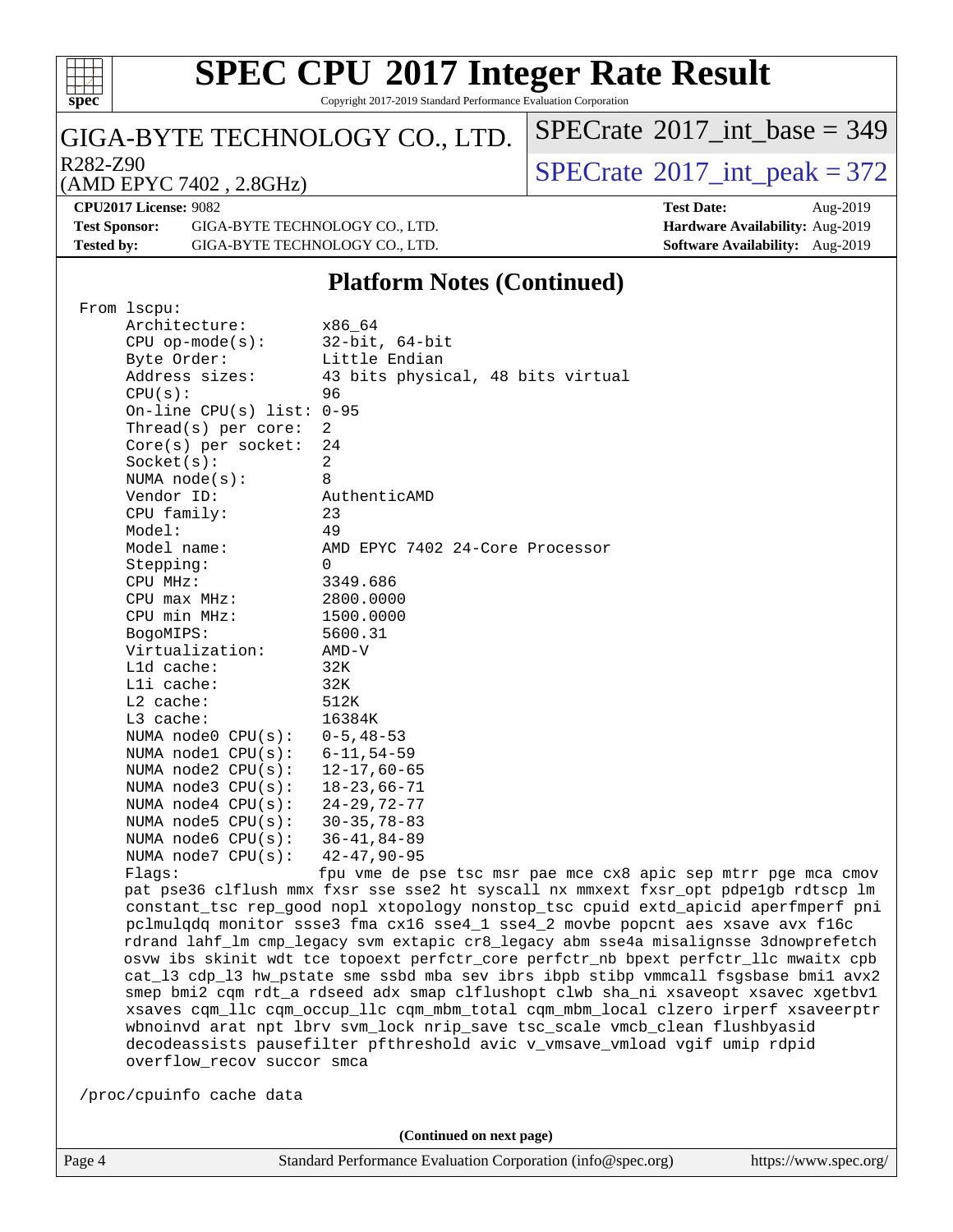

Copyright 2017-2019 Standard Performance Evaluation Corporation

### GIGA-BYTE TECHNOLOGY CO., LTD.

 $R^{282-Z90}$   $\langle \text{AMD FPYC 7402} \rangle$   $\langle \text{8GHz} \rangle$   $\langle \text{SPECrate} \text{°}2017\_int\_peak = 372 \rangle$  $\langle \text{SPECrate} \text{°}2017\_int\_peak = 372 \rangle$  $\langle \text{SPECrate} \text{°}2017\_int\_peak = 372 \rangle$ 

 $SPECTate$ <sup>®</sup>[2017\\_int\\_base =](http://www.spec.org/auto/cpu2017/Docs/result-fields.html#SPECrate2017intbase) 349

(AMD EPYC 7402 , 2.8GHz)

**[CPU2017 License:](http://www.spec.org/auto/cpu2017/Docs/result-fields.html#CPU2017License)** 9082 **[Test Date:](http://www.spec.org/auto/cpu2017/Docs/result-fields.html#TestDate)** Aug-2019 **[Test Sponsor:](http://www.spec.org/auto/cpu2017/Docs/result-fields.html#TestSponsor)** GIGA-BYTE TECHNOLOGY CO., LTD. **[Hardware Availability:](http://www.spec.org/auto/cpu2017/Docs/result-fields.html#HardwareAvailability)** Aug-2019 **[Tested by:](http://www.spec.org/auto/cpu2017/Docs/result-fields.html#Testedby)** GIGA-BYTE TECHNOLOGY CO., LTD. **[Software Availability:](http://www.spec.org/auto/cpu2017/Docs/result-fields.html#SoftwareAvailability)** Aug-2019

#### **[Platform Notes \(Continued\)](http://www.spec.org/auto/cpu2017/Docs/result-fields.html#PlatformNotes)**

cache size : 512 KB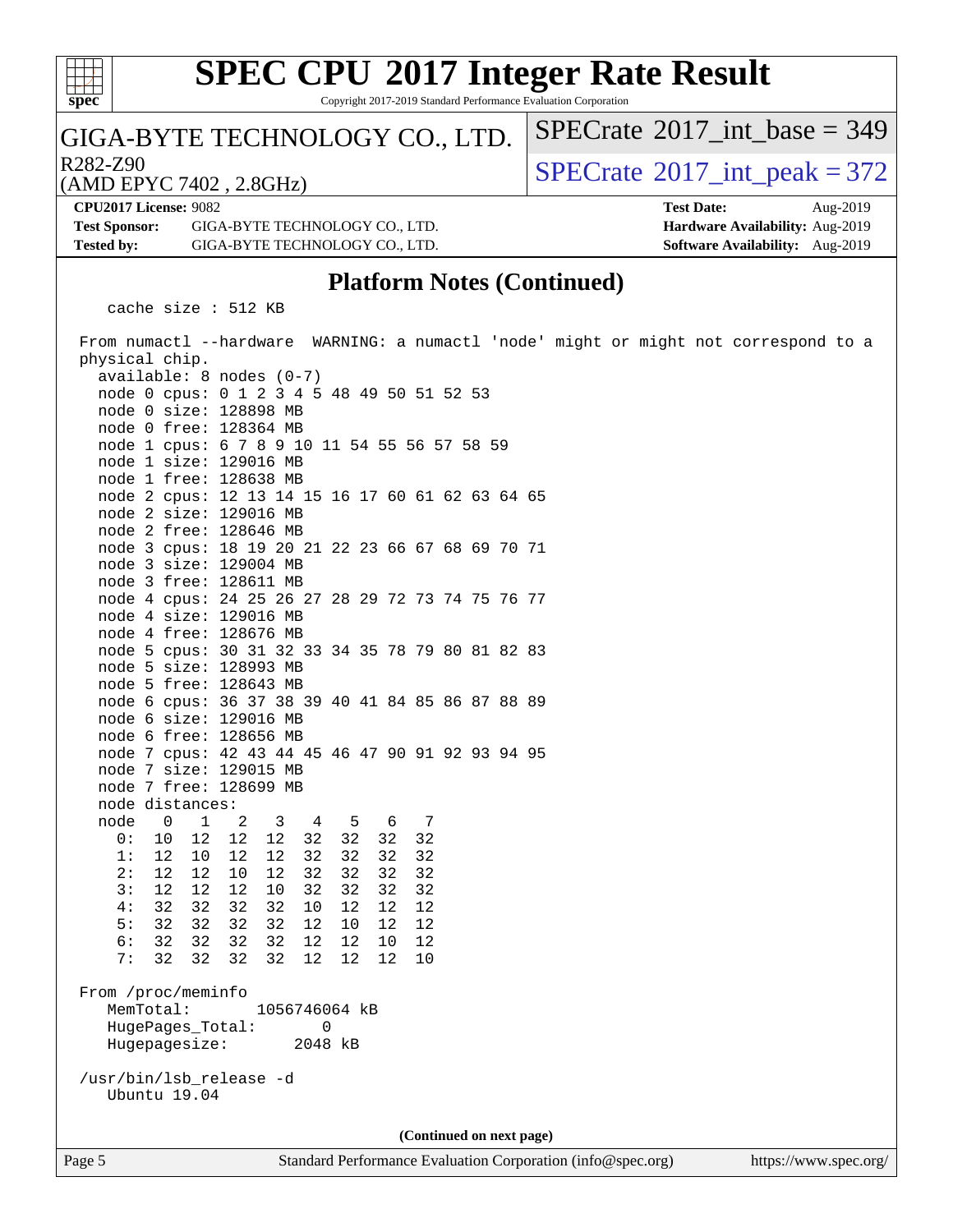

 $\pm\pm\sqrt{2}$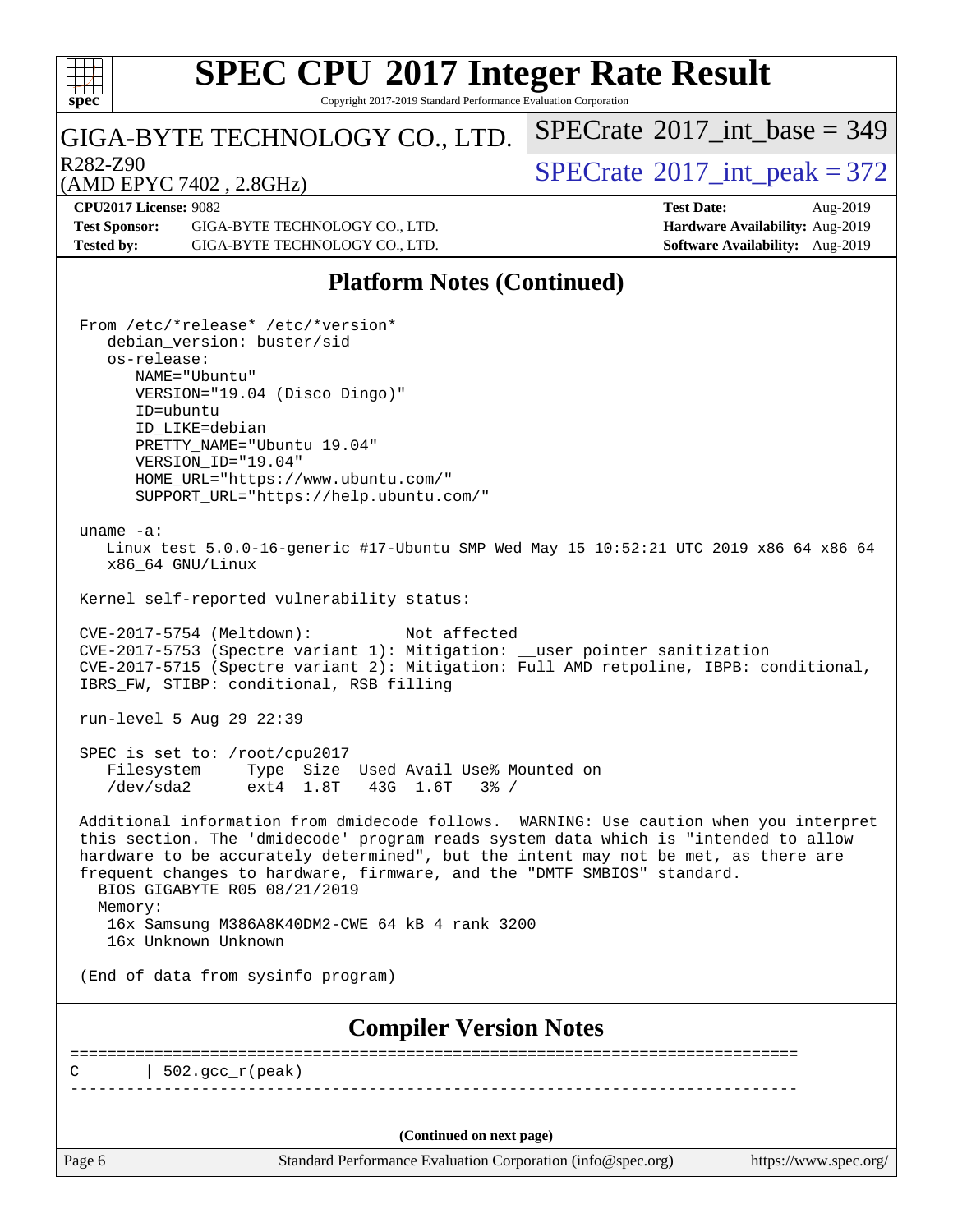

Copyright 2017-2019 Standard Performance Evaluation Corporation

### GIGA-BYTE TECHNOLOGY CO., LTD.

R282-Z90<br>  $\begin{array}{|c|c|c|c|}\n\hline\n\text{R282-Z90} & 2.8644 & 3.72 \\
\hline\n\end{array}$ 

 $SPECrate$ <sup>®</sup>[2017\\_int\\_base =](http://www.spec.org/auto/cpu2017/Docs/result-fields.html#SPECrate2017intbase) 349

(AMD EPYC 7402 , 2.8GHz)

**[CPU2017 License:](http://www.spec.org/auto/cpu2017/Docs/result-fields.html#CPU2017License)** 9082 **[Test Date:](http://www.spec.org/auto/cpu2017/Docs/result-fields.html#TestDate)** Aug-2019

**[Test Sponsor:](http://www.spec.org/auto/cpu2017/Docs/result-fields.html#TestSponsor)** GIGA-BYTE TECHNOLOGY CO., LTD. **[Hardware Availability:](http://www.spec.org/auto/cpu2017/Docs/result-fields.html#HardwareAvailability)** Aug-2019 **[Tested by:](http://www.spec.org/auto/cpu2017/Docs/result-fields.html#Testedby)** GIGA-BYTE TECHNOLOGY CO., LTD. **[Software Availability:](http://www.spec.org/auto/cpu2017/Docs/result-fields.html#SoftwareAvailability)** Aug-2019

### **[Compiler Version Notes \(Continued\)](http://www.spec.org/auto/cpu2017/Docs/result-fields.html#CompilerVersionNotes)**

| Page 7<br>Standard Performance Evaluation Corporation (info@spec.org)                                                                                                                                                                                              | https://www.spec.org/ |
|--------------------------------------------------------------------------------------------------------------------------------------------------------------------------------------------------------------------------------------------------------------------|-----------------------|
| (Continued on next page)                                                                                                                                                                                                                                           |                       |
| Thread model: posix<br>InstalledDir: /sppo/dev/compilers/aocc-compiler-2.0.0/bin                                                                                                                                                                                   |                       |
| AOCC.LLVM.2.0.0.B191.2019_07_19 clang version 8.0.0 (CLANG: Jenkins<br>AOCC 2 0 0-Build#191) (based on LLVM AOCC.LLVM.2.0.0.B191.2019 07 19)<br>Target: i386-unknown-linux-gnu                                                                                     |                       |
| 523.xalancbmk_r(peak)<br>C++                                                                                                                                                                                                                                       |                       |
| InstalledDir: /sppo/dev/compilers/aocc-compiler-2.0.0/bin                                                                                                                                                                                                          |                       |
| AOCC.LLVM.2.0.0.B191.2019_07_19 clang version 8.0.0 (CLANG: Jenkins<br>AOCC_2_0_0-Build#191) (based on LLVM AOCC.LLVM.2.0.0.B191.2019_07_19)<br>Target: x86_64-unknown-linux-gnu<br>Thread model: posix                                                            |                       |
| =================<br>500.perlbench_r(base, peak) 502.gcc_r(base) 505.mcf_r(base, peak)<br>C<br>525.x264_r(base, peak) 557.xz_r(base, peak)                                                                                                                         |                       |
| AOCC.LLVM.2.0.0.B191.2019_07_19 clang version 8.0.0 (CLANG: Jenkins<br>AOCC_2_0_0-Build#191) (based on LLVM AOCC.LLVM.2.0.0.B191.2019_07_19)<br>Target: i386-unknown-linux-gnu<br>Thread model: posix<br>InstalledDir: /sppo/dev/compilers/aocc-compiler-2.0.0/bin |                       |
| $  502.\text{gcc_r(peak)}$<br>C                                                                                                                                                                                                                                    |                       |
| Thread model: posix<br>InstalledDir: /sppo/dev/compilers/aocc-compiler-2.0.0/bin                                                                                                                                                                                   |                       |
| AOCC.LLVM.2.0.0.B191.2019_07_19 clang version 8.0.0 (CLANG: Jenkins<br>AOCC_2_0_0-Build#191) (based on LLVM AOCC.LLVM.2.0.0.B191.2019_07_19)<br>Target: x86_64-unknown-linux-gnu                                                                                   |                       |
| ------------------------------------<br>500.perlbench_r(base, peak) 502.gcc_r(base) 505.mcf_r(base, peak)<br>C<br>525.x264_r(base, peak) 557.xz_r(base, peak)                                                                                                      |                       |
|                                                                                                                                                                                                                                                                    |                       |
| AOCC.LLVM.2.0.0.B191.2019_07_19 clang version 8.0.0 (CLANG: Jenkins<br>AOCC_2_0_0-Build#191) (based on LLVM AOCC.LLVM.2.0.0.B191.2019_07_19)<br>Target: i386-unknown-linux-gnu<br>Thread model: posix<br>InstalledDir: /sppo/dev/compilers/aocc-compiler-2.0.0/bin |                       |
|                                                                                                                                                                                                                                                                    |                       |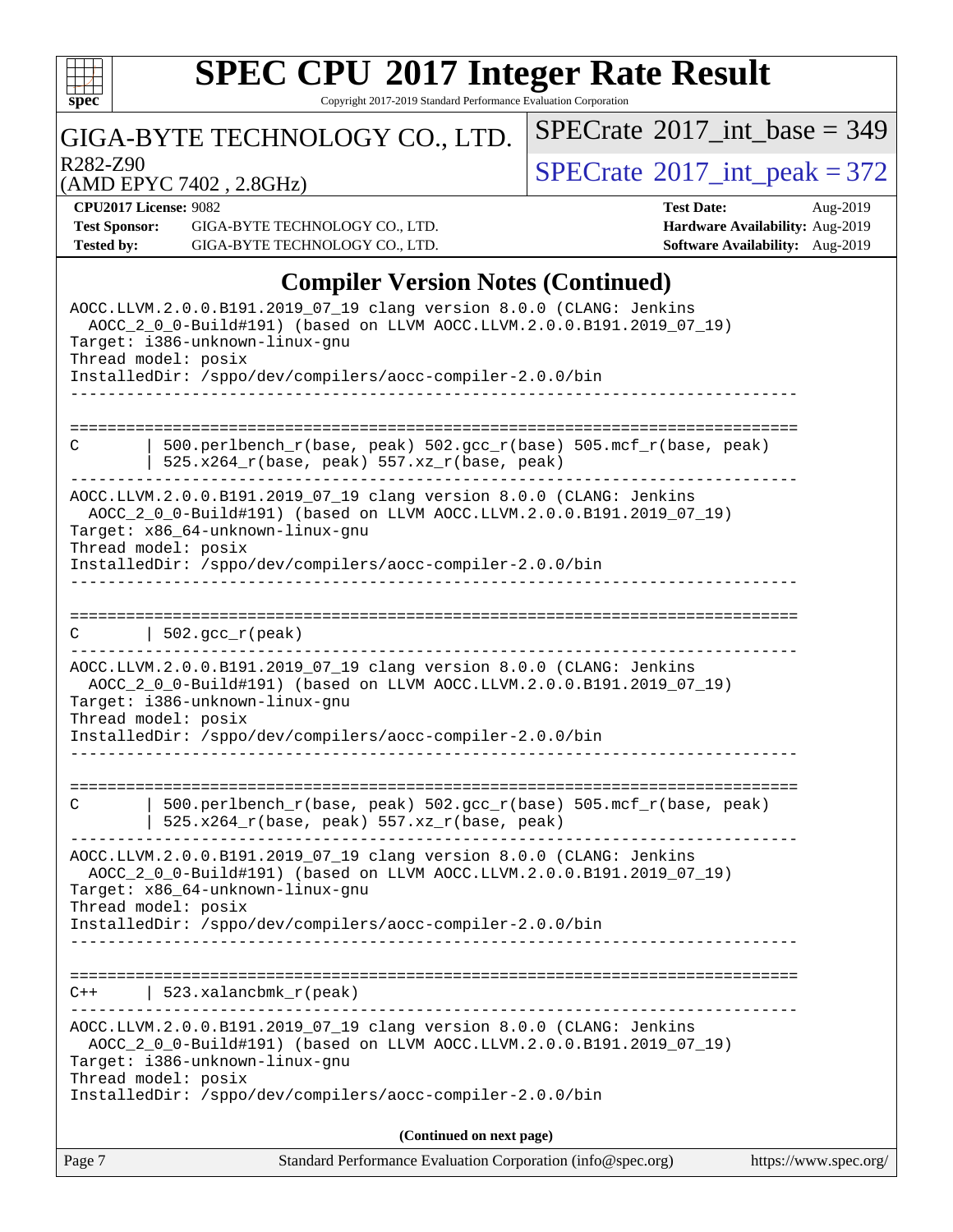| $spec^*$                                  | <b>SPEC CPU®2017 Integer Rate Result</b><br>Copyright 2017-2019 Standard Performance Evaluation Corporation                                                                                                                                                          |                                                                                                     |  |  |  |
|-------------------------------------------|----------------------------------------------------------------------------------------------------------------------------------------------------------------------------------------------------------------------------------------------------------------------|-----------------------------------------------------------------------------------------------------|--|--|--|
|                                           | GIGA-BYTE TECHNOLOGY CO., LTD.                                                                                                                                                                                                                                       | $SPECrate^{\circledast}2017$ int base = 349                                                         |  |  |  |
| R282-Z90                                  |                                                                                                                                                                                                                                                                      | $SPECTate$ <sup>®</sup> 2017_int_peak = 372                                                         |  |  |  |
| <b>Test Sponsor:</b><br><b>Tested by:</b> | (AMD EPYC 7402, 2.8GHz)<br><b>CPU2017 License: 9082</b><br>GIGA-BYTE TECHNOLOGY CO., LTD.<br>GIGA-BYTE TECHNOLOGY CO., LTD.                                                                                                                                          | <b>Test Date:</b><br>Aug-2019<br>Hardware Availability: Aug-2019<br>Software Availability: Aug-2019 |  |  |  |
|                                           | <b>Compiler Version Notes (Continued)</b>                                                                                                                                                                                                                            |                                                                                                     |  |  |  |
| $C++$                                     | 520.omnetpp_r(base, peak) 523.xalancbmk_r(base)<br>531.deepsjeng_r(base, peak) 541.leela_r(base, peak)                                                                                                                                                               |                                                                                                     |  |  |  |
|                                           | AOCC.LLVM.2.0.0.B191.2019_07_19 clang version 8.0.0 (CLANG: Jenkins<br>AOCC_2_0_0-Build#191) (based on LLVM AOCC.LLVM.2.0.0.B191.2019_07_19)<br>Target: x86_64-unknown-linux-gnu<br>Thread model: posix<br>InstalledDir: /sppo/dev/compilers/aocc-compiler-2.0.0/bin |                                                                                                     |  |  |  |
| $C++$                                     | 523.xalancbmk_r(peak)                                                                                                                                                                                                                                                |                                                                                                     |  |  |  |
|                                           | AOCC.LLVM.2.0.0.B191.2019_07_19 clang version 8.0.0 (CLANG: Jenkins<br>AOCC_2_0_0-Build#191) (based on LLVM AOCC.LLVM.2.0.0.B191.2019_07_19)<br>Target: i386-unknown-linux-gnu<br>Thread model: posix<br>InstalledDir: /sppo/dev/compilers/aocc-compiler-2.0.0/bin   |                                                                                                     |  |  |  |
| $C++$                                     | 520.omnetpp_r(base, peak) 523.xalancbmk_r(base)<br>531.deepsjeng_r(base, peak) 541.leela_r(base, peak)                                                                                                                                                               |                                                                                                     |  |  |  |
|                                           | AOCC.LLVM.2.0.0.B191.2019_07_19 clang version 8.0.0 (CLANG: Jenkins<br>AOCC_2_0_0-Build#191) (based on LLVM AOCC.LLVM.2.0.0.B191.2019_07_19)<br>Target: x86_64-unknown-linux-gnu<br>Thread model: posix<br>InstalledDir: /sppo/dev/compilers/aocc-compiler-2.0.0/bin |                                                                                                     |  |  |  |
|                                           | Fortran   $548$ . exchange $2r$ (base, peak)                                                                                                                                                                                                                         |                                                                                                     |  |  |  |
|                                           | AOCC.LLVM.2.0.0.B191.2019_07_19 clang version 8.0.0 (CLANG: Jenkins<br>AOCC_2_0_0-Build#191) (based on LLVM AOCC.LLVM.2.0.0.B191.2019_07_19)<br>Target: x86_64-unknown-linux-gnu<br>Thread model: posix                                                              |                                                                                                     |  |  |  |
|                                           | InstalledDir: /sppo/dev/compilers/aocc-compiler-2.0.0/bin                                                                                                                                                                                                            |                                                                                                     |  |  |  |
|                                           |                                                                                                                                                                                                                                                                      |                                                                                                     |  |  |  |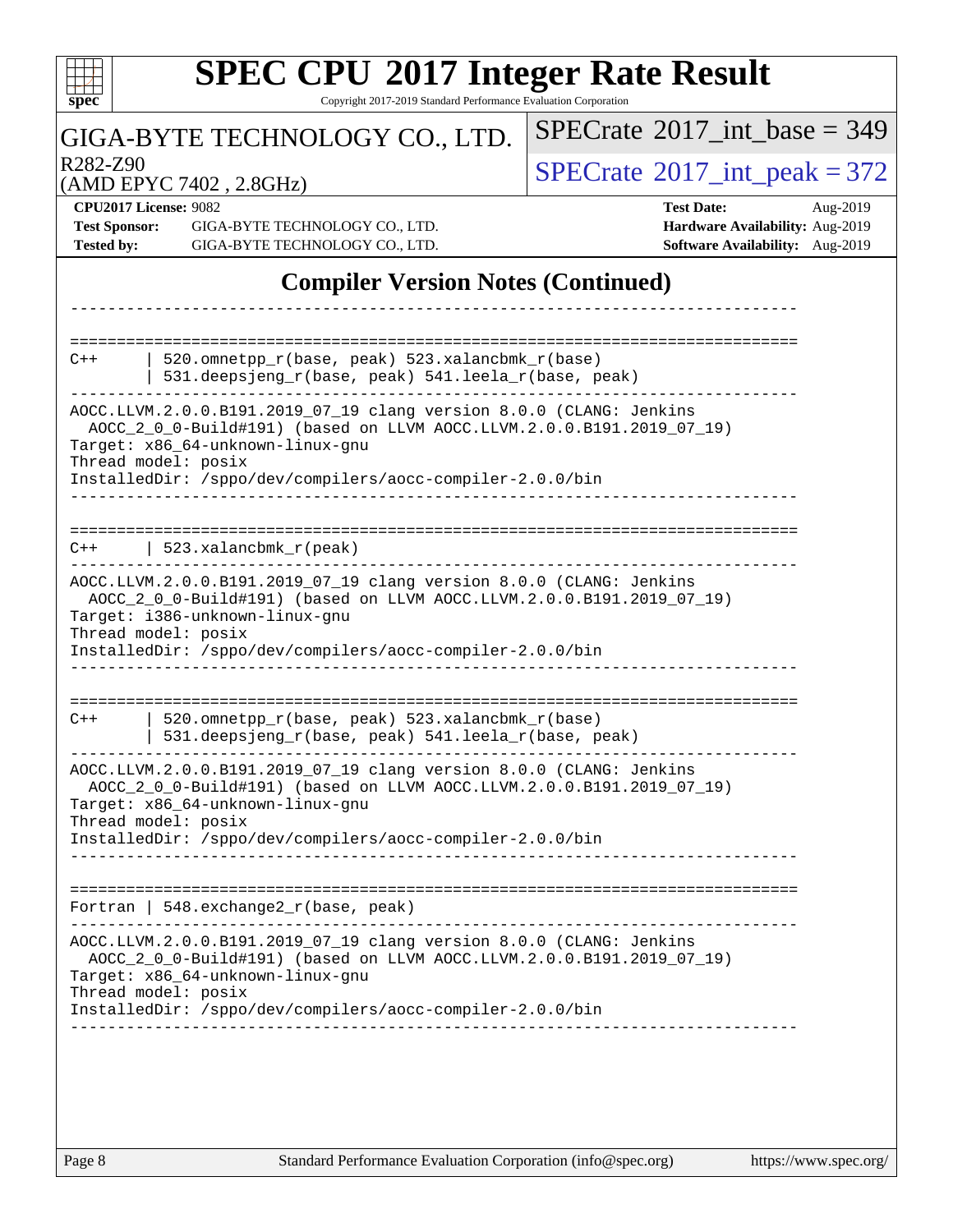#### $\pm\pm\tau$ **[spec](http://www.spec.org/)**

# **[SPEC CPU](http://www.spec.org/auto/cpu2017/Docs/result-fields.html#SPECCPU2017IntegerRateResult)[2017 Integer Rate Result](http://www.spec.org/auto/cpu2017/Docs/result-fields.html#SPECCPU2017IntegerRateResult)**

Copyright 2017-2019 Standard Performance Evaluation Corporation

#### GIGA-BYTE TECHNOLOGY CO., LTD.

 $R^{282-Z90}$ <br>(AMD EPYC 7402 2 8GHz) [SPECrate](http://www.spec.org/auto/cpu2017/Docs/result-fields.html#SPECrate2017intpeak)®[2017\\_int\\_peak = 3](http://www.spec.org/auto/cpu2017/Docs/result-fields.html#SPECrate2017intpeak)72

 $SPECTate$ <sup>®</sup>[2017\\_int\\_base =](http://www.spec.org/auto/cpu2017/Docs/result-fields.html#SPECrate2017intbase) 349

### (AMD EPYC 7402 , 2.8GHz)

**[Test Sponsor:](http://www.spec.org/auto/cpu2017/Docs/result-fields.html#TestSponsor)** GIGA-BYTE TECHNOLOGY CO., LTD. **[Hardware Availability:](http://www.spec.org/auto/cpu2017/Docs/result-fields.html#HardwareAvailability)** Aug-2019 **[Tested by:](http://www.spec.org/auto/cpu2017/Docs/result-fields.html#Testedby)** GIGA-BYTE TECHNOLOGY CO., LTD. **[Software Availability:](http://www.spec.org/auto/cpu2017/Docs/result-fields.html#SoftwareAvailability)** Aug-2019

**[CPU2017 License:](http://www.spec.org/auto/cpu2017/Docs/result-fields.html#CPU2017License)** 9082 **[Test Date:](http://www.spec.org/auto/cpu2017/Docs/result-fields.html#TestDate)** Aug-2019

### **[Base Compiler Invocation](http://www.spec.org/auto/cpu2017/Docs/result-fields.html#BaseCompilerInvocation)**

[C benchmarks:](http://www.spec.org/auto/cpu2017/Docs/result-fields.html#Cbenchmarks) [clang](http://www.spec.org/cpu2017/results/res2019q3/cpu2017-20190902-17340.flags.html#user_CCbase_clang-c)

[C++ benchmarks:](http://www.spec.org/auto/cpu2017/Docs/result-fields.html#CXXbenchmarks)

[clang++](http://www.spec.org/cpu2017/results/res2019q3/cpu2017-20190902-17340.flags.html#user_CXXbase_clang-cpp)

[Fortran benchmarks](http://www.spec.org/auto/cpu2017/Docs/result-fields.html#Fortranbenchmarks): [flang](http://www.spec.org/cpu2017/results/res2019q3/cpu2017-20190902-17340.flags.html#user_FCbase_flang)

### **[Base Portability Flags](http://www.spec.org/auto/cpu2017/Docs/result-fields.html#BasePortabilityFlags)**

 500.perlbench\_r: [-DSPEC\\_LINUX\\_X64](http://www.spec.org/cpu2017/results/res2019q3/cpu2017-20190902-17340.flags.html#b500.perlbench_r_basePORTABILITY_DSPEC_LINUX_X64) [-DSPEC\\_LP64](http://www.spec.org/cpu2017/results/res2019q3/cpu2017-20190902-17340.flags.html#b500.perlbench_r_baseEXTRA_PORTABILITY_DSPEC_LP64) 502.gcc\_r: [-DSPEC\\_LP64](http://www.spec.org/cpu2017/results/res2019q3/cpu2017-20190902-17340.flags.html#suite_baseEXTRA_PORTABILITY502_gcc_r_DSPEC_LP64) 505.mcf\_r: [-DSPEC\\_LP64](http://www.spec.org/cpu2017/results/res2019q3/cpu2017-20190902-17340.flags.html#suite_baseEXTRA_PORTABILITY505_mcf_r_DSPEC_LP64) 520.omnetpp\_r: [-DSPEC\\_LP64](http://www.spec.org/cpu2017/results/res2019q3/cpu2017-20190902-17340.flags.html#suite_baseEXTRA_PORTABILITY520_omnetpp_r_DSPEC_LP64) 523.xalancbmk\_r: [-DSPEC\\_LINUX](http://www.spec.org/cpu2017/results/res2019q3/cpu2017-20190902-17340.flags.html#b523.xalancbmk_r_basePORTABILITY_DSPEC_LINUX) [-DSPEC\\_LP64](http://www.spec.org/cpu2017/results/res2019q3/cpu2017-20190902-17340.flags.html#suite_baseEXTRA_PORTABILITY523_xalancbmk_r_DSPEC_LP64) 525.x264\_r: [-DSPEC\\_LP64](http://www.spec.org/cpu2017/results/res2019q3/cpu2017-20190902-17340.flags.html#suite_baseEXTRA_PORTABILITY525_x264_r_DSPEC_LP64) 531.deepsjeng\_r: [-DSPEC\\_LP64](http://www.spec.org/cpu2017/results/res2019q3/cpu2017-20190902-17340.flags.html#suite_baseEXTRA_PORTABILITY531_deepsjeng_r_DSPEC_LP64) 541.leela\_r: [-DSPEC\\_LP64](http://www.spec.org/cpu2017/results/res2019q3/cpu2017-20190902-17340.flags.html#suite_baseEXTRA_PORTABILITY541_leela_r_DSPEC_LP64) 548.exchange2\_r: [-DSPEC\\_LP64](http://www.spec.org/cpu2017/results/res2019q3/cpu2017-20190902-17340.flags.html#suite_baseEXTRA_PORTABILITY548_exchange2_r_DSPEC_LP64) 557.xz\_r: [-DSPEC\\_LP64](http://www.spec.org/cpu2017/results/res2019q3/cpu2017-20190902-17340.flags.html#suite_baseEXTRA_PORTABILITY557_xz_r_DSPEC_LP64)

## **[Base Optimization Flags](http://www.spec.org/auto/cpu2017/Docs/result-fields.html#BaseOptimizationFlags)**

[C benchmarks](http://www.spec.org/auto/cpu2017/Docs/result-fields.html#Cbenchmarks):

```
-flto -Wl,-mllvm -Wl,-function-specialize
-Wl,-mllvm -Wl,-region-vectorize -Wl,-mllvm -Wl,-vector-library=LIBMVEC
-Wl,-mllvm -Wl,-reduce-array-computations=3 -O3 -ffast-math
-march=znver2 -fstruct-layout=3 -mllvm -unroll-threshold=50
-fremap-arrays -mllvm -function-specialize -mllvm -enable-gvn-hoist
-mllvm -reduce-array-computations=3 -mllvm -global-vectorize-slp
-mllvm -vector-library=LIBMVEC -mllvm -inline-threshold=1000
-flv-function-specialization -z muldefs -lmvec -lamdlibm -ljemalloc
-lflang
```
[C++ benchmarks:](http://www.spec.org/auto/cpu2017/Docs/result-fields.html#CXXbenchmarks)

[-flto](http://www.spec.org/cpu2017/results/res2019q3/cpu2017-20190902-17340.flags.html#user_CXXbase_aocc-flto) [-Wl,-mllvm -Wl,-function-specialize](http://www.spec.org/cpu2017/results/res2019q3/cpu2017-20190902-17340.flags.html#user_CXXbase_F-function-specialize_7e7e661e57922243ee67c9a1251cb8910e607325179a0ce7f2884e09a6f5d4a5ef0ae4f37e8a2a11c95fc48e931f06dc2b6016f14b511fcb441e048bef1b065a) [-Wl,-mllvm -Wl,-region-vectorize](http://www.spec.org/cpu2017/results/res2019q3/cpu2017-20190902-17340.flags.html#user_CXXbase_F-region-vectorize_fb6c6b5aa293c88efc6c7c2b52b20755e943585b1fe8658c35afef78727fff56e1a56891413c30e36b8e2a6f9a71126986319243e80eb6110b78b288f533c52b) [-Wl,-mllvm -Wl,-vector-library=LIBMVEC](http://www.spec.org/cpu2017/results/res2019q3/cpu2017-20190902-17340.flags.html#user_CXXbase_F-use-vector-library_0a14b27fae317f283640384a31f7bfcc2bd4c1d0b5cfc618a3a430800c9b20217b00f61303eff223a3251b4f06ffbc9739dc5296db9d1fbb9ad24a3939d86d66) [-Wl,-mllvm -Wl,-reduce-array-computations=3](http://www.spec.org/cpu2017/results/res2019q3/cpu2017-20190902-17340.flags.html#user_CXXbase_F-reduce-array-computations_b882aefe7a5dda4e33149f6299762b9a720dace3e498e13756f4c04e5a19edf5315c1f3993de2e61ec41e8c206231f84e05da7040e1bb5d69ba27d10a12507e4) [-Wl,-mllvm -Wl,-suppress-fmas](http://www.spec.org/cpu2017/results/res2019q3/cpu2017-20190902-17340.flags.html#user_CXXbase_F-suppress-fmas_f00f00630e4a059e8af9c161e9bbf420bcf19890a7f99d5933525e66aa4b0bb3ab2339d2b12d97d3a5f5d271e839fe9c109938e91fe06230fb53651590cfa1e8) [-O3](http://www.spec.org/cpu2017/results/res2019q3/cpu2017-20190902-17340.flags.html#user_CXXbase_F-O3) [-ffast-math](http://www.spec.org/cpu2017/results/res2019q3/cpu2017-20190902-17340.flags.html#user_CXXbase_aocc-ffast-math) [-march=znver2](http://www.spec.org/cpu2017/results/res2019q3/cpu2017-20190902-17340.flags.html#user_CXXbase_aocc-march_3e2e19cff2eeef60c5d90b059483627c9ea47eca6d66670dbd53f9185f6439e27eb5e104cf773e9e8ab18c8842ce63e461a3e948d0214bd567ef3ade411bf467) [-mllvm -loop-unswitch-threshold=200000](http://www.spec.org/cpu2017/results/res2019q3/cpu2017-20190902-17340.flags.html#user_CXXbase_F-loop-unswitch-threshold_f9a82ae3270e55b5fbf79d0d96ee93606b73edbbe527d20b18b7bff1a3a146ad50cfc7454c5297978340ae9213029016a7d16221274d672d3f7f42ed25274e1d) [-mllvm -vector-library=LIBMVEC](http://www.spec.org/cpu2017/results/res2019q3/cpu2017-20190902-17340.flags.html#user_CXXbase_F-use-vector-library_e584e20b4f7ec96aa109254b65d8e01d864f3d68580371b9d93ed7c338191d4cfce20c3c864632264effc6bbe4c7c38153d02096a342ee92501c4a53204a7871) [-mllvm -unroll-threshold=100](http://www.spec.org/cpu2017/results/res2019q3/cpu2017-20190902-17340.flags.html#user_CXXbase_F-unroll-threshold_2755d0c78138845d361fa1543e3a063fffa198df9b3edf0cfb856bbc88a81e1769b12ac7a550c5d35197be55360db1a3f95a8d1304df999456cabf5120c45168) [-flv-function-specialization](http://www.spec.org/cpu2017/results/res2019q3/cpu2017-20190902-17340.flags.html#user_CXXbase_F-flv-function-specialization)

**(Continued on next page)**

| Page 9 | Standard Performance Evaluation Corporation (info@spec.org) | https://www.spec.org/ |
|--------|-------------------------------------------------------------|-----------------------|
|--------|-------------------------------------------------------------|-----------------------|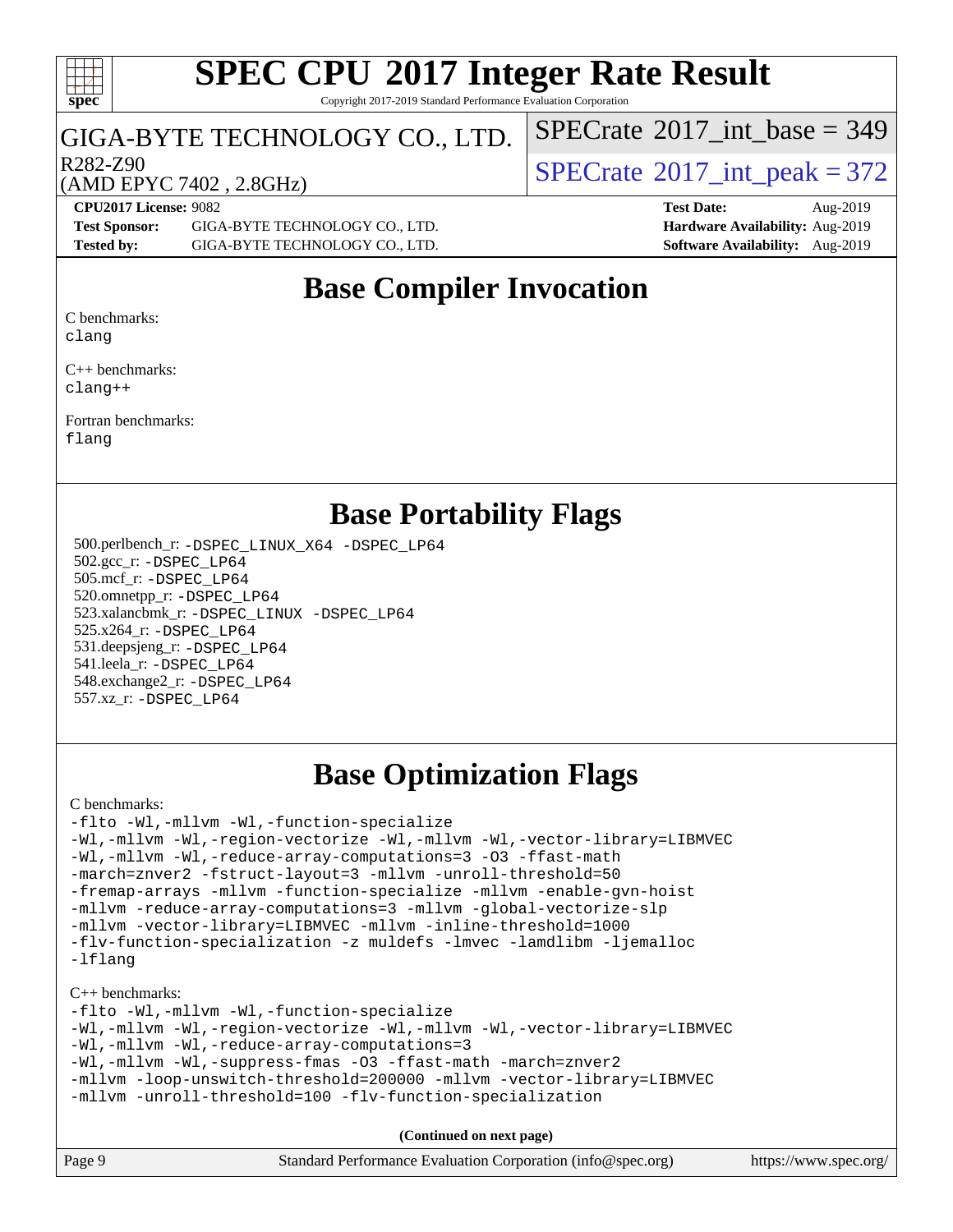

Copyright 2017-2019 Standard Performance Evaluation Corporation

### GIGA-BYTE TECHNOLOGY CO., LTD.

R282-Z90<br>  $\text{SPECTate}^{\circ}2017\_int\_peak = 372$ 

 $SPECTate$ <sup>®</sup>[2017\\_int\\_base =](http://www.spec.org/auto/cpu2017/Docs/result-fields.html#SPECrate2017intbase) 349

(AMD EPYC 7402 , 2.8GHz)

**[CPU2017 License:](http://www.spec.org/auto/cpu2017/Docs/result-fields.html#CPU2017License)** 9082 **[Test Date:](http://www.spec.org/auto/cpu2017/Docs/result-fields.html#TestDate)** Aug-2019 **[Test Sponsor:](http://www.spec.org/auto/cpu2017/Docs/result-fields.html#TestSponsor)** GIGA-BYTE TECHNOLOGY CO., LTD. **[Hardware Availability:](http://www.spec.org/auto/cpu2017/Docs/result-fields.html#HardwareAvailability)** Aug-2019 **[Tested by:](http://www.spec.org/auto/cpu2017/Docs/result-fields.html#Testedby)** GIGA-BYTE TECHNOLOGY CO., LTD. **[Software Availability:](http://www.spec.org/auto/cpu2017/Docs/result-fields.html#SoftwareAvailability)** Aug-2019

## **[Base Optimization Flags \(Continued\)](http://www.spec.org/auto/cpu2017/Docs/result-fields.html#BaseOptimizationFlags)**

[C++ benchmarks](http://www.spec.org/auto/cpu2017/Docs/result-fields.html#CXXbenchmarks) (continued):

[-mllvm -enable-partial-unswitch](http://www.spec.org/cpu2017/results/res2019q3/cpu2017-20190902-17340.flags.html#user_CXXbase_F-enable-partial-unswitch_6e1c33f981d77963b1eaf834973128a7f33ce3f8e27f54689656697a35e89dcc875281e0e6283d043e32f367dcb605ba0e307a92e830f7e326789fa6c61b35d3) [-z muldefs](http://www.spec.org/cpu2017/results/res2019q3/cpu2017-20190902-17340.flags.html#user_CXXbase_aocc-muldefs) [-lmvec](http://www.spec.org/cpu2017/results/res2019q3/cpu2017-20190902-17340.flags.html#user_CXXbase_F-lmvec) [-lamdlibm](http://www.spec.org/cpu2017/results/res2019q3/cpu2017-20190902-17340.flags.html#user_CXXbase_F-lamdlibm) [-ljemalloc](http://www.spec.org/cpu2017/results/res2019q3/cpu2017-20190902-17340.flags.html#user_CXXbase_jemalloc-lib) [-lflang](http://www.spec.org/cpu2017/results/res2019q3/cpu2017-20190902-17340.flags.html#user_CXXbase_F-lflang)

#### [Fortran benchmarks](http://www.spec.org/auto/cpu2017/Docs/result-fields.html#Fortranbenchmarks):

```
-flto -Wl,-mllvm -Wl,-function-specialize
-Wl,-mllvm -Wl,-region-vectorize-Wl,-mllvm -Wl,-vector-library=LIBMVEC
-Wl,-mllvm -Wl,-reduce-array-computations=3 -ffast-math
-Wl,-mllvm -Wl,-inline-recursion=4 -Wl,-mllvm -Wl,-lsr-in-nested-loop
-Wl,-mllvm -Wl,-enable-iv-split -O3 -march=znver2 -funroll-loops
-Mrecursive -mllvm -vector-library=LIBMVEC -z muldefs
-mllvm -disable-indvar-simplify -mllvm -unroll-aggressive
-mllvm -unroll-threshold=150 -lmvec -lamdlibm -ljemalloc -lflang
```
### **[Peak Compiler Invocation](http://www.spec.org/auto/cpu2017/Docs/result-fields.html#PeakCompilerInvocation)**

[C benchmarks](http://www.spec.org/auto/cpu2017/Docs/result-fields.html#Cbenchmarks): [clang](http://www.spec.org/cpu2017/results/res2019q3/cpu2017-20190902-17340.flags.html#user_CCpeak_clang-c)

[C++ benchmarks:](http://www.spec.org/auto/cpu2017/Docs/result-fields.html#CXXbenchmarks) [clang++](http://www.spec.org/cpu2017/results/res2019q3/cpu2017-20190902-17340.flags.html#user_CXXpeak_clang-cpp)

[Fortran benchmarks](http://www.spec.org/auto/cpu2017/Docs/result-fields.html#Fortranbenchmarks): [flang](http://www.spec.org/cpu2017/results/res2019q3/cpu2017-20190902-17340.flags.html#user_FCpeak_flang)

### **[Peak Portability Flags](http://www.spec.org/auto/cpu2017/Docs/result-fields.html#PeakPortabilityFlags)**

 500.perlbench\_r: [-DSPEC\\_LINUX\\_X64](http://www.spec.org/cpu2017/results/res2019q3/cpu2017-20190902-17340.flags.html#b500.perlbench_r_peakPORTABILITY_DSPEC_LINUX_X64) [-DSPEC\\_LP64](http://www.spec.org/cpu2017/results/res2019q3/cpu2017-20190902-17340.flags.html#b500.perlbench_r_peakEXTRA_PORTABILITY_DSPEC_LP64) 502.gcc\_r: [-D\\_FILE\\_OFFSET\\_BITS=64](http://www.spec.org/cpu2017/results/res2019q3/cpu2017-20190902-17340.flags.html#user_peakEXTRA_PORTABILITY502_gcc_r_F-D_FILE_OFFSET_BITS_5ae949a99b284ddf4e95728d47cb0843d81b2eb0e18bdfe74bbf0f61d0b064f4bda2f10ea5eb90e1dcab0e84dbc592acfc5018bc955c18609f94ddb8d550002c) 505.mcf\_r: [-DSPEC\\_LP64](http://www.spec.org/cpu2017/results/res2019q3/cpu2017-20190902-17340.flags.html#suite_peakEXTRA_PORTABILITY505_mcf_r_DSPEC_LP64) 520.omnetpp\_r: [-DSPEC\\_LP64](http://www.spec.org/cpu2017/results/res2019q3/cpu2017-20190902-17340.flags.html#suite_peakEXTRA_PORTABILITY520_omnetpp_r_DSPEC_LP64) 523.xalancbmk\_r: [-DSPEC\\_LINUX](http://www.spec.org/cpu2017/results/res2019q3/cpu2017-20190902-17340.flags.html#b523.xalancbmk_r_peakPORTABILITY_DSPEC_LINUX) [-D\\_FILE\\_OFFSET\\_BITS=64](http://www.spec.org/cpu2017/results/res2019q3/cpu2017-20190902-17340.flags.html#user_peakEXTRA_PORTABILITY523_xalancbmk_r_F-D_FILE_OFFSET_BITS_5ae949a99b284ddf4e95728d47cb0843d81b2eb0e18bdfe74bbf0f61d0b064f4bda2f10ea5eb90e1dcab0e84dbc592acfc5018bc955c18609f94ddb8d550002c) 525.x264\_r: [-DSPEC\\_LP64](http://www.spec.org/cpu2017/results/res2019q3/cpu2017-20190902-17340.flags.html#suite_peakEXTRA_PORTABILITY525_x264_r_DSPEC_LP64) 531.deepsjeng\_r: [-DSPEC\\_LP64](http://www.spec.org/cpu2017/results/res2019q3/cpu2017-20190902-17340.flags.html#suite_peakEXTRA_PORTABILITY531_deepsjeng_r_DSPEC_LP64) 541.leela\_r: [-DSPEC\\_LP64](http://www.spec.org/cpu2017/results/res2019q3/cpu2017-20190902-17340.flags.html#suite_peakEXTRA_PORTABILITY541_leela_r_DSPEC_LP64) 548.exchange2\_r: [-DSPEC\\_LP64](http://www.spec.org/cpu2017/results/res2019q3/cpu2017-20190902-17340.flags.html#suite_peakEXTRA_PORTABILITY548_exchange2_r_DSPEC_LP64) 557.xz\_r: [-DSPEC\\_LP64](http://www.spec.org/cpu2017/results/res2019q3/cpu2017-20190902-17340.flags.html#suite_peakEXTRA_PORTABILITY557_xz_r_DSPEC_LP64)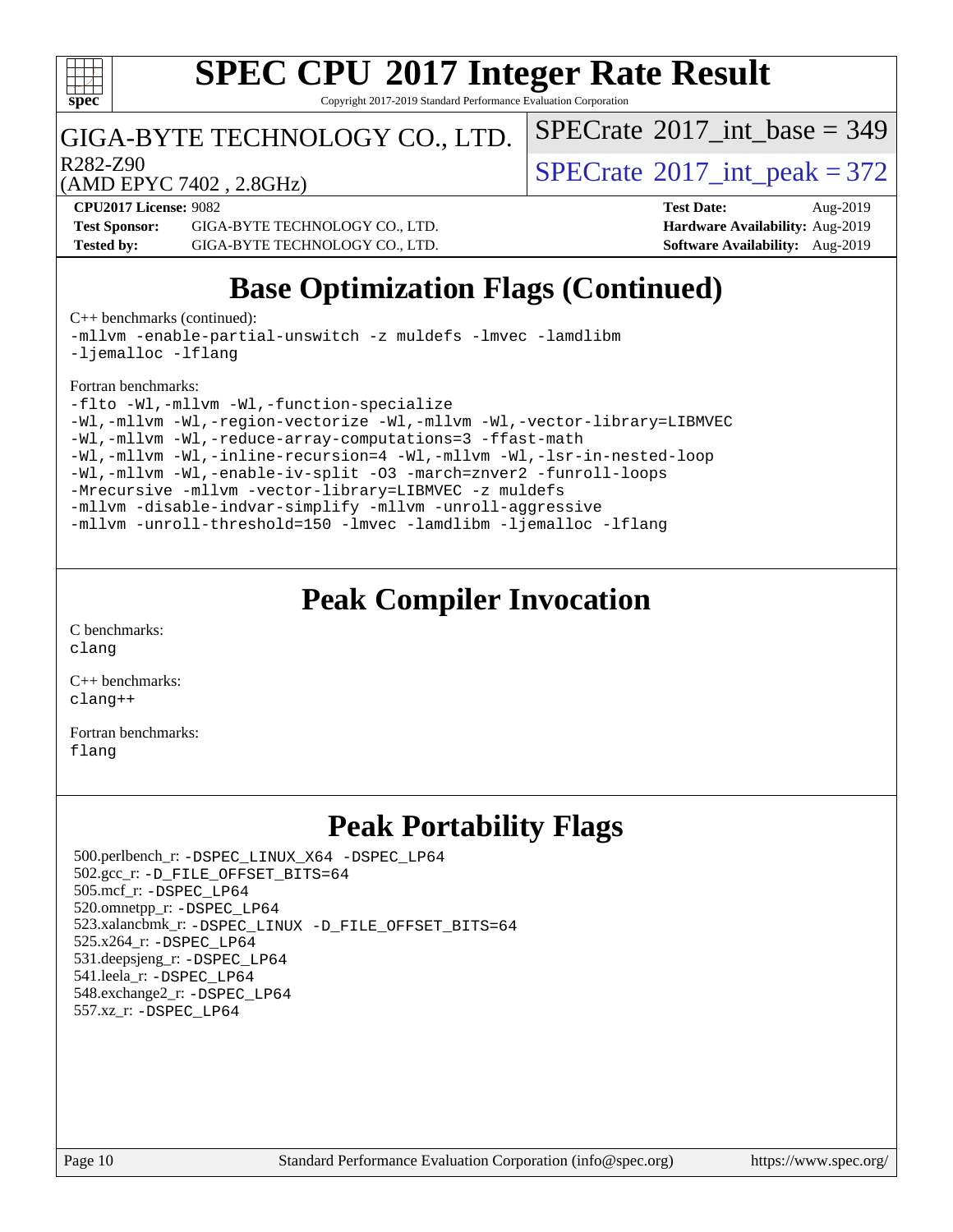

Copyright 2017-2019 Standard Performance Evaluation Corporation

### GIGA-BYTE TECHNOLOGY CO., LTD.

R282-Z90<br>  $\text{SPECTate}^{\circ}2017\_int\_peak = 372$ 

 $SPECTate$ <sup>®</sup>[2017\\_int\\_base =](http://www.spec.org/auto/cpu2017/Docs/result-fields.html#SPECrate2017intbase) 349

(AMD EPYC 7402 , 2.8GHz)

**[CPU2017 License:](http://www.spec.org/auto/cpu2017/Docs/result-fields.html#CPU2017License)** 9082 **[Test Date:](http://www.spec.org/auto/cpu2017/Docs/result-fields.html#TestDate)** Aug-2019 **[Test Sponsor:](http://www.spec.org/auto/cpu2017/Docs/result-fields.html#TestSponsor)** GIGA-BYTE TECHNOLOGY CO., LTD. **[Hardware Availability:](http://www.spec.org/auto/cpu2017/Docs/result-fields.html#HardwareAvailability)** Aug-2019

**[Tested by:](http://www.spec.org/auto/cpu2017/Docs/result-fields.html#Testedby)** GIGA-BYTE TECHNOLOGY CO., LTD. **[Software Availability:](http://www.spec.org/auto/cpu2017/Docs/result-fields.html#SoftwareAvailability)** Aug-2019

## **[Peak Optimization Flags](http://www.spec.org/auto/cpu2017/Docs/result-fields.html#PeakOptimizationFlags)**

[C benchmarks](http://www.spec.org/auto/cpu2017/Docs/result-fields.html#Cbenchmarks):

```
 500.perlbench_r: -flto -Wl,-mllvm -Wl,-function-specialize
-Wl,-mllvm -Wl,-region-vectorize
-Wl,-mllvm -Wl,-vector-library=LIBMVEC
-Wl,-mllvm -Wl,-reduce-array-computations=3
-fprofile-instr-generate(pass 1)
-fprofile-instr-use(pass 2) -Ofast -march=znver2
-mno-sse4a -fstruct-layout=5
-mllvm -vectorize-memory-aggressively
-mllvm -function-specialize -mllvm -enable-gvn-hoist
-mllvm -unroll-threshold=50 -fremap-arrays
-mllvm -vector-library=LIBMVEC
-mllvm -reduce-array-computations=3
-mllvm -global-vectorize-slp -mllvm -inline-threshold=1000
-flv-function-specialization -lmvec -lamdlibm -ljemalloc
-lflang
 502.gcc_r: -m32 -flto -Wl,-mllvm -Wl,-function-specialize
-Wl,-mllvm -Wl,-region-vectorize
-Wl,-mllvm -Wl,-vector-library=LIBMVEC
-Wl,-mllvm -Wl,-reduce-array-computations=3 -Ofast
-march=znver2 -mno-sse4a -fstruct-layout=5
-mllvm -vectorize-memory-aggressively
-mllvm -function-specialize -mllvm -enable-gvn-hoist
-mllvm -unroll-threshold=50 -fremap-arrays
-mllvm -vector-library=LIBMVEC
-mllvm -reduce-array-computations=3
-mllvm -global-vectorize-slp -mllvm -inline-threshold=1000
-flv-function-specialization -fgnu89-inline -ljemalloc
 505.mcf_r: -flto -Wl,-mllvm -Wl,-function-specialize
-Wl,-mllvm -Wl,-region-vectorize
-Wl,-mllvm -Wl,-vector-library=LIBMVEC
-Wl,-mllvm -Wl,-reduce-array-computations=3 -Ofast
-march=znver2 -mno-sse4a -fstruct-layout=5
-mllvm -vectorize-memory-aggressively
-mllvm -function-specialize -mllvm -enable-gvn-hoist
-mllvm -unroll-threshold=50 -fremap-arrays
-mllvm -vector-library=LIBMVEC
-mllvm -reduce-array-computations=3
-mllvm -global-vectorize-slp -mllvm -inline-threshold=1000
-flv-function-specialization -lmvec -lamdlibm -ljemalloc
-lflang
```
**(Continued on next page)**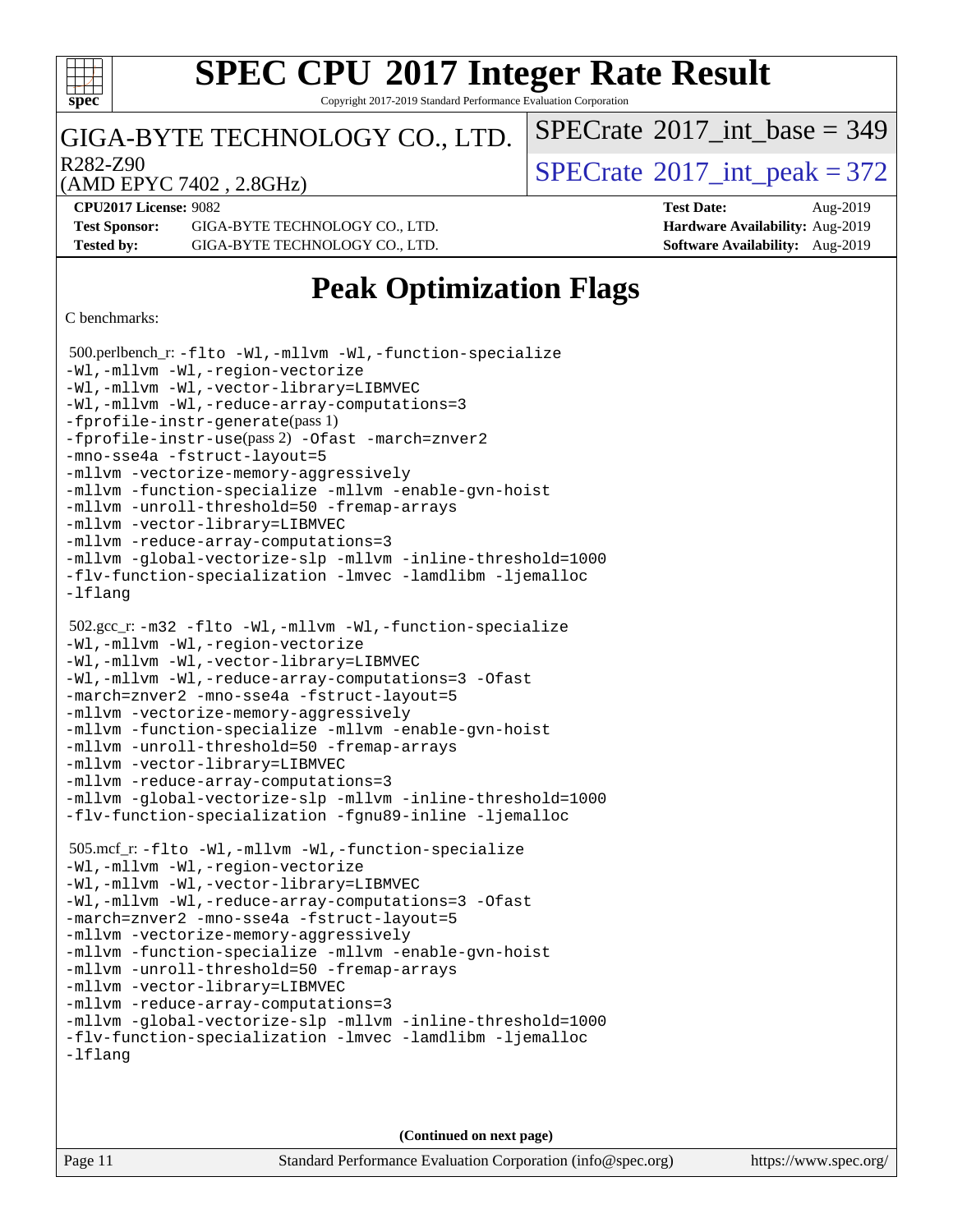

Copyright 2017-2019 Standard Performance Evaluation Corporation

### GIGA-BYTE TECHNOLOGY CO., LTD.

R282-Z90<br>  $\text{SPECTate}^{\circ}2017\_int\_peak = 372$ 

 $SPECTate$ <sup>®</sup>[2017\\_int\\_base =](http://www.spec.org/auto/cpu2017/Docs/result-fields.html#SPECrate2017intbase) 349

(AMD EPYC 7402 , 2.8GHz)

**[Test Sponsor:](http://www.spec.org/auto/cpu2017/Docs/result-fields.html#TestSponsor)** GIGA-BYTE TECHNOLOGY CO., LTD. **[Hardware Availability:](http://www.spec.org/auto/cpu2017/Docs/result-fields.html#HardwareAvailability)** Aug-2019 **[Tested by:](http://www.spec.org/auto/cpu2017/Docs/result-fields.html#Testedby)** GIGA-BYTE TECHNOLOGY CO., LTD. **[Software Availability:](http://www.spec.org/auto/cpu2017/Docs/result-fields.html#SoftwareAvailability)** Aug-2019

**[CPU2017 License:](http://www.spec.org/auto/cpu2017/Docs/result-fields.html#CPU2017License)** 9082 **[Test Date:](http://www.spec.org/auto/cpu2017/Docs/result-fields.html#TestDate)** Aug-2019

## **[Peak Optimization Flags \(Continued\)](http://www.spec.org/auto/cpu2017/Docs/result-fields.html#PeakOptimizationFlags)**

525.x264\_r: Same as 500.perlbench\_r

 $557.xz$ \_r: basepeak = yes

[C++ benchmarks:](http://www.spec.org/auto/cpu2017/Docs/result-fields.html#CXXbenchmarks)

 $520.$ omnetpp\_r: basepeak = yes

523.xalancbmk\_r: [-m32](http://www.spec.org/cpu2017/results/res2019q3/cpu2017-20190902-17340.flags.html#user_peakCXXLD523_xalancbmk_r_F-m32) [-flto](http://www.spec.org/cpu2017/results/res2019q3/cpu2017-20190902-17340.flags.html#user_peakCXXOPTIMIZELDFLAGS523_xalancbmk_r_aocc-flto) [-Wl,-mllvm -Wl,-function-specialize](http://www.spec.org/cpu2017/results/res2019q3/cpu2017-20190902-17340.flags.html#user_peakLDFLAGS523_xalancbmk_r_F-function-specialize_7e7e661e57922243ee67c9a1251cb8910e607325179a0ce7f2884e09a6f5d4a5ef0ae4f37e8a2a11c95fc48e931f06dc2b6016f14b511fcb441e048bef1b065a)

[-Wl,-mllvm -Wl,-region-vectorize](http://www.spec.org/cpu2017/results/res2019q3/cpu2017-20190902-17340.flags.html#user_peakLDFLAGS523_xalancbmk_r_F-region-vectorize_fb6c6b5aa293c88efc6c7c2b52b20755e943585b1fe8658c35afef78727fff56e1a56891413c30e36b8e2a6f9a71126986319243e80eb6110b78b288f533c52b)

[-Wl,-mllvm -Wl,-vector-library=LIBMVEC](http://www.spec.org/cpu2017/results/res2019q3/cpu2017-20190902-17340.flags.html#user_peakLDFLAGS523_xalancbmk_r_F-use-vector-library_0a14b27fae317f283640384a31f7bfcc2bd4c1d0b5cfc618a3a430800c9b20217b00f61303eff223a3251b4f06ffbc9739dc5296db9d1fbb9ad24a3939d86d66) [-Wl,-mllvm -Wl,-reduce-array-computations=3](http://www.spec.org/cpu2017/results/res2019q3/cpu2017-20190902-17340.flags.html#user_peakLDFLAGS523_xalancbmk_r_F-reduce-array-computations_b882aefe7a5dda4e33149f6299762b9a720dace3e498e13756f4c04e5a19edf5315c1f3993de2e61ec41e8c206231f84e05da7040e1bb5d69ba27d10a12507e4) [-Ofast](http://www.spec.org/cpu2017/results/res2019q3/cpu2017-20190902-17340.flags.html#user_peakCXXOPTIMIZE523_xalancbmk_r_aocc-Ofast)

[-march=znver2](http://www.spec.org/cpu2017/results/res2019q3/cpu2017-20190902-17340.flags.html#user_peakCXXOPTIMIZE523_xalancbmk_r_aocc-march_3e2e19cff2eeef60c5d90b059483627c9ea47eca6d66670dbd53f9185f6439e27eb5e104cf773e9e8ab18c8842ce63e461a3e948d0214bd567ef3ade411bf467) [-flv-function-specialization](http://www.spec.org/cpu2017/results/res2019q3/cpu2017-20190902-17340.flags.html#user_peakCXXOPTIMIZE523_xalancbmk_r_F-flv-function-specialization)

[-mllvm -unroll-threshold=100](http://www.spec.org/cpu2017/results/res2019q3/cpu2017-20190902-17340.flags.html#user_peakCXXOPTIMIZE523_xalancbmk_r_F-unroll-threshold_2755d0c78138845d361fa1543e3a063fffa198df9b3edf0cfb856bbc88a81e1769b12ac7a550c5d35197be55360db1a3f95a8d1304df999456cabf5120c45168)

[-mllvm -enable-partial-unswitch](http://www.spec.org/cpu2017/results/res2019q3/cpu2017-20190902-17340.flags.html#user_peakCXXOPTIMIZE523_xalancbmk_r_F-enable-partial-unswitch_6e1c33f981d77963b1eaf834973128a7f33ce3f8e27f54689656697a35e89dcc875281e0e6283d043e32f367dcb605ba0e307a92e830f7e326789fa6c61b35d3)

[-mllvm -loop-unswitch-threshold=200000](http://www.spec.org/cpu2017/results/res2019q3/cpu2017-20190902-17340.flags.html#user_peakCXXOPTIMIZE523_xalancbmk_r_F-loop-unswitch-threshold_f9a82ae3270e55b5fbf79d0d96ee93606b73edbbe527d20b18b7bff1a3a146ad50cfc7454c5297978340ae9213029016a7d16221274d672d3f7f42ed25274e1d) [-mllvm -vector-library=LIBMVEC](http://www.spec.org/cpu2017/results/res2019q3/cpu2017-20190902-17340.flags.html#user_peakCXXOPTIMIZE523_xalancbmk_r_F-use-vector-library_e584e20b4f7ec96aa109254b65d8e01d864f3d68580371b9d93ed7c338191d4cfce20c3c864632264effc6bbe4c7c38153d02096a342ee92501c4a53204a7871)

[-mllvm -inline-threshold=1000](http://www.spec.org/cpu2017/results/res2019q3/cpu2017-20190902-17340.flags.html#user_peakCXXOPTIMIZE523_xalancbmk_r_dragonegg-llvm-inline-threshold_b7832241b0a6397e4ecdbaf0eb7defdc10f885c2a282fa3240fdc99844d543fda39cf8a4a9dccf68cf19b5438ac3b455264f478df15da0f4988afa40d8243bab) [-ljemalloc](http://www.spec.org/cpu2017/results/res2019q3/cpu2017-20190902-17340.flags.html#user_peakEXTRA_LIBS523_xalancbmk_r_jemalloc-lib)

 531.deepsjeng\_r: [-flto](http://www.spec.org/cpu2017/results/res2019q3/cpu2017-20190902-17340.flags.html#user_peakCXXOPTIMIZELDFLAGS531_deepsjeng_r_aocc-flto) [-Wl,-mllvm -Wl,-function-specialize](http://www.spec.org/cpu2017/results/res2019q3/cpu2017-20190902-17340.flags.html#user_peakLDFLAGS531_deepsjeng_r_F-function-specialize_7e7e661e57922243ee67c9a1251cb8910e607325179a0ce7f2884e09a6f5d4a5ef0ae4f37e8a2a11c95fc48e931f06dc2b6016f14b511fcb441e048bef1b065a) [-Wl,-mllvm -Wl,-region-vectorize](http://www.spec.org/cpu2017/results/res2019q3/cpu2017-20190902-17340.flags.html#user_peakLDFLAGS531_deepsjeng_r_F-region-vectorize_fb6c6b5aa293c88efc6c7c2b52b20755e943585b1fe8658c35afef78727fff56e1a56891413c30e36b8e2a6f9a71126986319243e80eb6110b78b288f533c52b) [-Wl,-mllvm -Wl,-vector-library=LIBMVEC](http://www.spec.org/cpu2017/results/res2019q3/cpu2017-20190902-17340.flags.html#user_peakLDFLAGS531_deepsjeng_r_F-use-vector-library_0a14b27fae317f283640384a31f7bfcc2bd4c1d0b5cfc618a3a430800c9b20217b00f61303eff223a3251b4f06ffbc9739dc5296db9d1fbb9ad24a3939d86d66) [-Wl,-mllvm -Wl,-reduce-array-computations=3](http://www.spec.org/cpu2017/results/res2019q3/cpu2017-20190902-17340.flags.html#user_peakLDFLAGS531_deepsjeng_r_F-reduce-array-computations_b882aefe7a5dda4e33149f6299762b9a720dace3e498e13756f4c04e5a19edf5315c1f3993de2e61ec41e8c206231f84e05da7040e1bb5d69ba27d10a12507e4) [-Ofast](http://www.spec.org/cpu2017/results/res2019q3/cpu2017-20190902-17340.flags.html#user_peakCXXOPTIMIZE531_deepsjeng_r_aocc-Ofast) [-march=znver2](http://www.spec.org/cpu2017/results/res2019q3/cpu2017-20190902-17340.flags.html#user_peakCXXOPTIMIZE531_deepsjeng_r_aocc-march_3e2e19cff2eeef60c5d90b059483627c9ea47eca6d66670dbd53f9185f6439e27eb5e104cf773e9e8ab18c8842ce63e461a3e948d0214bd567ef3ade411bf467) [-flv-function-specialization](http://www.spec.org/cpu2017/results/res2019q3/cpu2017-20190902-17340.flags.html#user_peakCXXOPTIMIZE531_deepsjeng_r_F-flv-function-specialization) [-mllvm -unroll-threshold=100](http://www.spec.org/cpu2017/results/res2019q3/cpu2017-20190902-17340.flags.html#user_peakCXXOPTIMIZE531_deepsjeng_r_F-unroll-threshold_2755d0c78138845d361fa1543e3a063fffa198df9b3edf0cfb856bbc88a81e1769b12ac7a550c5d35197be55360db1a3f95a8d1304df999456cabf5120c45168)

[-mllvm -enable-partial-unswitch](http://www.spec.org/cpu2017/results/res2019q3/cpu2017-20190902-17340.flags.html#user_peakCXXOPTIMIZE531_deepsjeng_r_F-enable-partial-unswitch_6e1c33f981d77963b1eaf834973128a7f33ce3f8e27f54689656697a35e89dcc875281e0e6283d043e32f367dcb605ba0e307a92e830f7e326789fa6c61b35d3) [-mllvm -loop-unswitch-threshold=200000](http://www.spec.org/cpu2017/results/res2019q3/cpu2017-20190902-17340.flags.html#user_peakCXXOPTIMIZE531_deepsjeng_r_F-loop-unswitch-threshold_f9a82ae3270e55b5fbf79d0d96ee93606b73edbbe527d20b18b7bff1a3a146ad50cfc7454c5297978340ae9213029016a7d16221274d672d3f7f42ed25274e1d) [-mllvm -vector-library=LIBMVEC](http://www.spec.org/cpu2017/results/res2019q3/cpu2017-20190902-17340.flags.html#user_peakCXXOPTIMIZE531_deepsjeng_r_F-use-vector-library_e584e20b4f7ec96aa109254b65d8e01d864f3d68580371b9d93ed7c338191d4cfce20c3c864632264effc6bbe4c7c38153d02096a342ee92501c4a53204a7871) [-mllvm -inline-threshold=1000](http://www.spec.org/cpu2017/results/res2019q3/cpu2017-20190902-17340.flags.html#user_peakCXXOPTIMIZE531_deepsjeng_r_dragonegg-llvm-inline-threshold_b7832241b0a6397e4ecdbaf0eb7defdc10f885c2a282fa3240fdc99844d543fda39cf8a4a9dccf68cf19b5438ac3b455264f478df15da0f4988afa40d8243bab) [-lmvec](http://www.spec.org/cpu2017/results/res2019q3/cpu2017-20190902-17340.flags.html#user_peakEXTRA_LIBS531_deepsjeng_r_F-lmvec) [-lamdlibm](http://www.spec.org/cpu2017/results/res2019q3/cpu2017-20190902-17340.flags.html#user_peakEXTRA_LIBS531_deepsjeng_r_F-lamdlibm) [-ljemalloc](http://www.spec.org/cpu2017/results/res2019q3/cpu2017-20190902-17340.flags.html#user_peakEXTRA_LIBS531_deepsjeng_r_jemalloc-lib) [-lflang](http://www.spec.org/cpu2017/results/res2019q3/cpu2017-20190902-17340.flags.html#user_peakEXTRA_LIBS531_deepsjeng_r_F-lflang)

541.leela\_r: basepeak = yes

[Fortran benchmarks](http://www.spec.org/auto/cpu2017/Docs/result-fields.html#Fortranbenchmarks):

548.exchange2\_r: basepeak = yes

## **[Peak Other Flags](http://www.spec.org/auto/cpu2017/Docs/result-fields.html#PeakOtherFlags)**

[C benchmarks](http://www.spec.org/auto/cpu2017/Docs/result-fields.html#Cbenchmarks):

502.gcc\_r: [-L/sppo/dev/cpu2017/amd\\_rate\\_aocc200\\_rome/amd\\_rate\\_aocc200\\_rome\\_B\\_lib/32](http://www.spec.org/cpu2017/results/res2019q3/cpu2017-20190902-17340.flags.html#user_peakEXTRA_LIBS502_gcc_r_Link_path_b5b00bf31c61d6947cc4d630bced3fb89849443ebddda32d892fa949b687351d25501389afe57599b9ceaeea7a84dd539259c16c4264887e55121a7d0c1762af)

**(Continued on next page)**